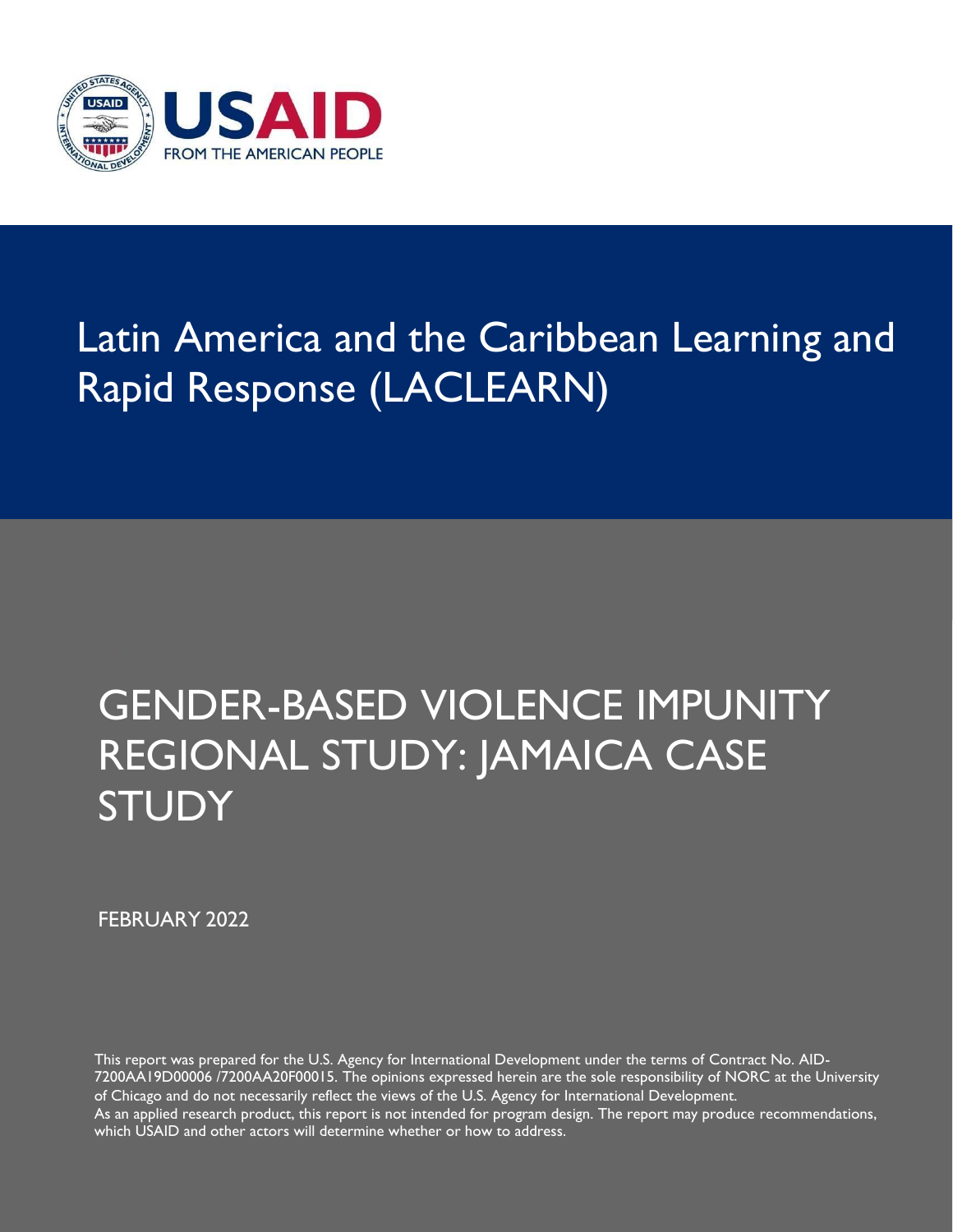# Jamaica Case Study: Gender-based violence impunity in gang-affected contexts FINAL REPORT

#### **Authors:**

Jody-Ann Reece, Jamaica Case Study Researcher Charlene Coore Desai, Jamaica Case Study Researcher Kimberly Ashburn, Deputy GBV Advisor, GBV Impunity Regional Study Paige Pepitone, Research Associate, NORC at the University of Chicago Marie-Celine Schulte, Senior GBV Advisor and Principal Investigator, GBV Impunity Regional Study

#### **Contact:**

Javier Calvo Echandi, Chief of Party LACLEARN Development Professionals Inc. Email: javier@developmentpi.com



This report was prepared for the U.S. Agency for International Development under the terms of Contract No. AID-7200AA19D00006 /7200AA20F00015. The opinions expressed herein are the sole responsibility of NORC at the University of Chicago and do not necessarily reflect the views of the U.S. Agency for International Development.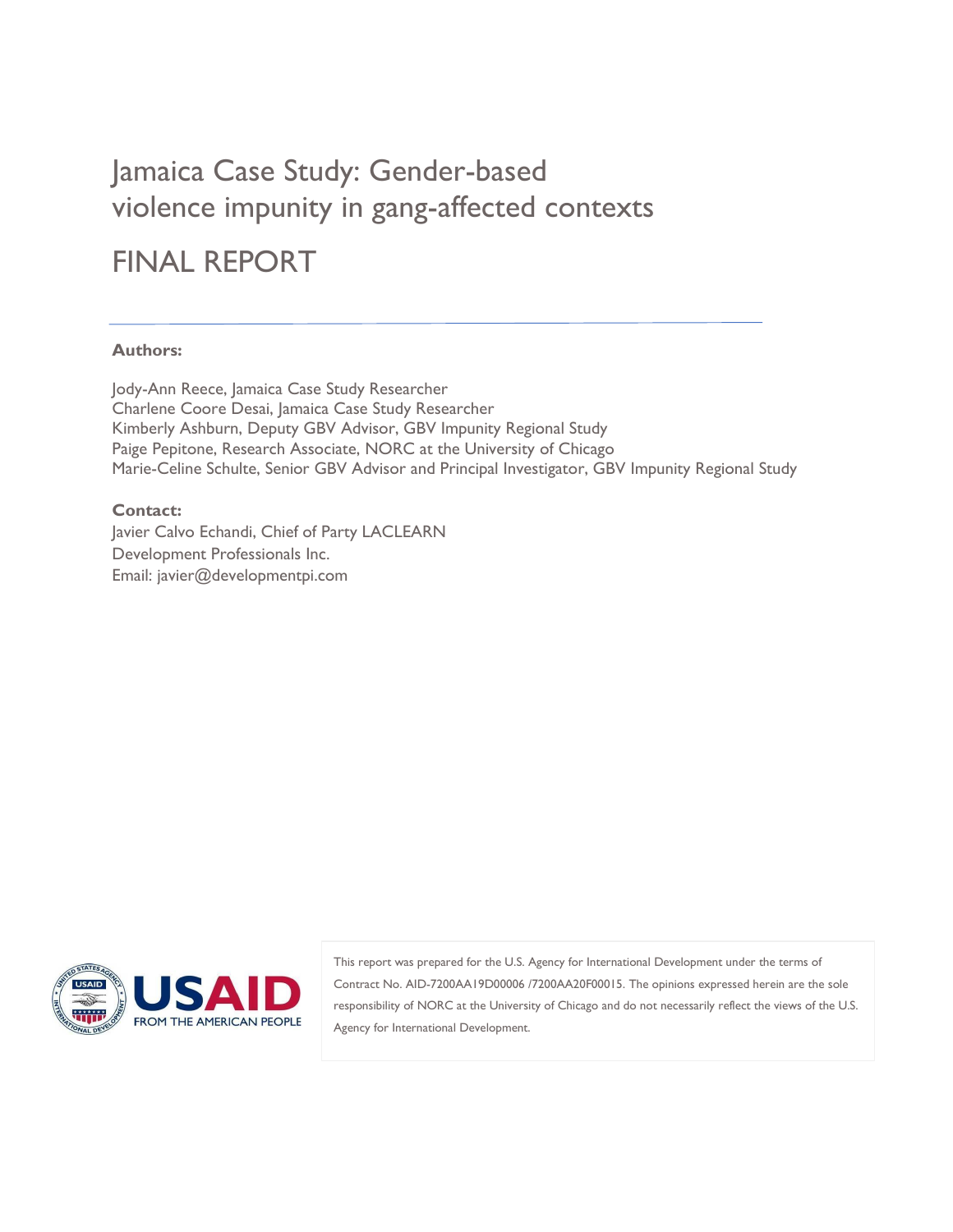# **TABLE OF CONTENTS**

| <b>LACLEARN BACKGROUND AND CASE STUDY METHODOLOGY</b>     |    |
|-----------------------------------------------------------|----|
| <b>LITERATURE REVIEW AND STRUCTURAL CONTEXT</b>           |    |
| <b>DIAGNOSIS OF GBV IMPUNITY IN JAMAICA</b>               |    |
| <b>SOLUTIONS TO ADDRESS IMPUNITY</b>                      | 14 |
| <b>OPERATIONALIZING CHANGE: RECOMMENDATIONS FOR USAID</b> | 20 |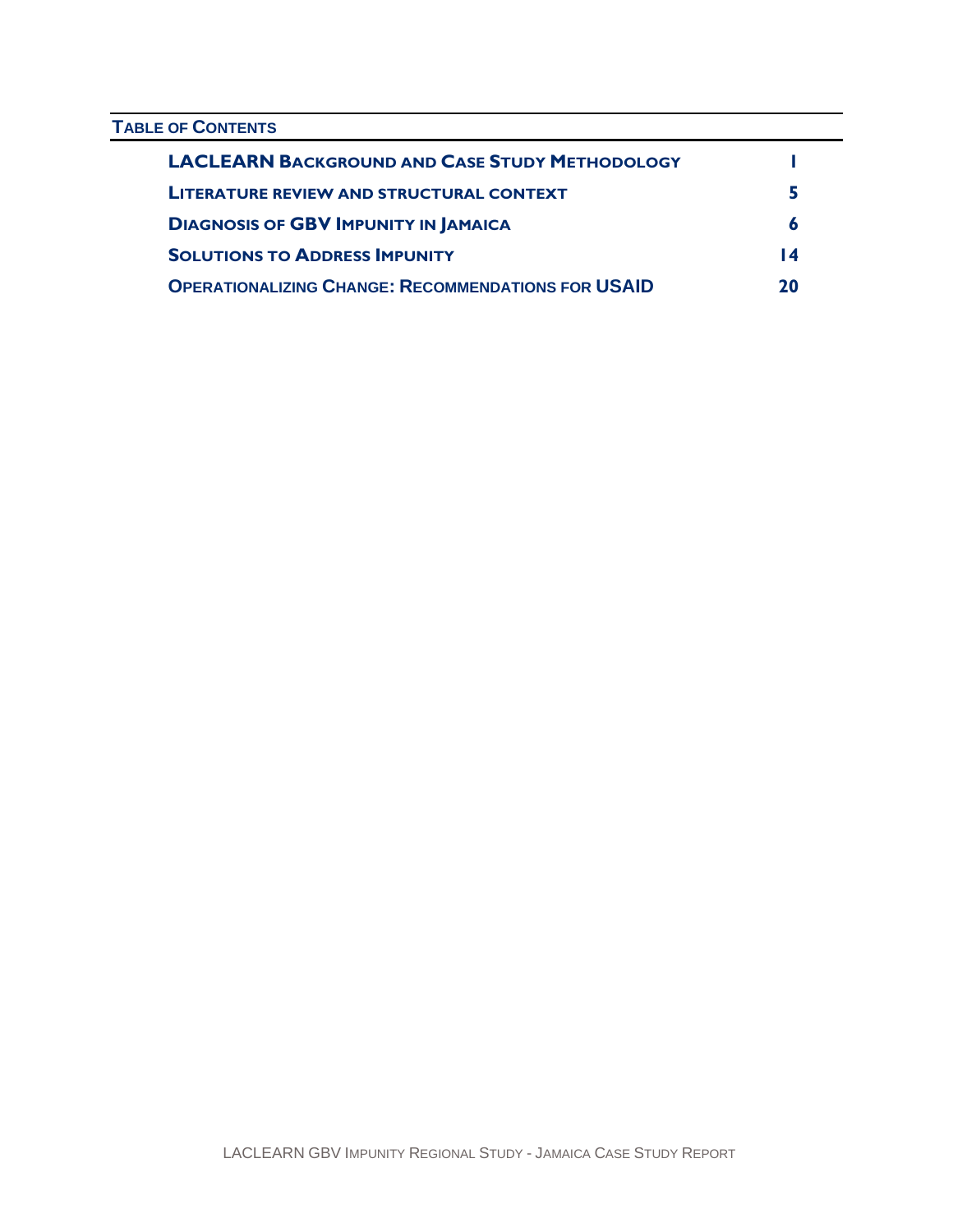#### **ACRONYMS**

| <b>GBV</b>      | Gender-based Violence                                       |
|-----------------|-------------------------------------------------------------|
| <b>IPV</b>      | Intimate Partner Violence                                   |
| <b>LAC</b>      | Latin America and the Caribbean                             |
| <b>LACLEARN</b> | Latin America and the Caribbean Learning and Rapid Response |
| <b>LGBTQI</b>   | Lesbian, Gay, Bisexual, Transgender, Queer, and Intersex    |
| <b>NGO</b>      | Non-Governmental Organization                               |
| <b>PEA</b>      | <b>Political Economy Analysis</b>                           |
| SOP             | <b>Standard Operating Procedure</b>                         |
| <b>USAID</b>    | United States Agency for International Development          |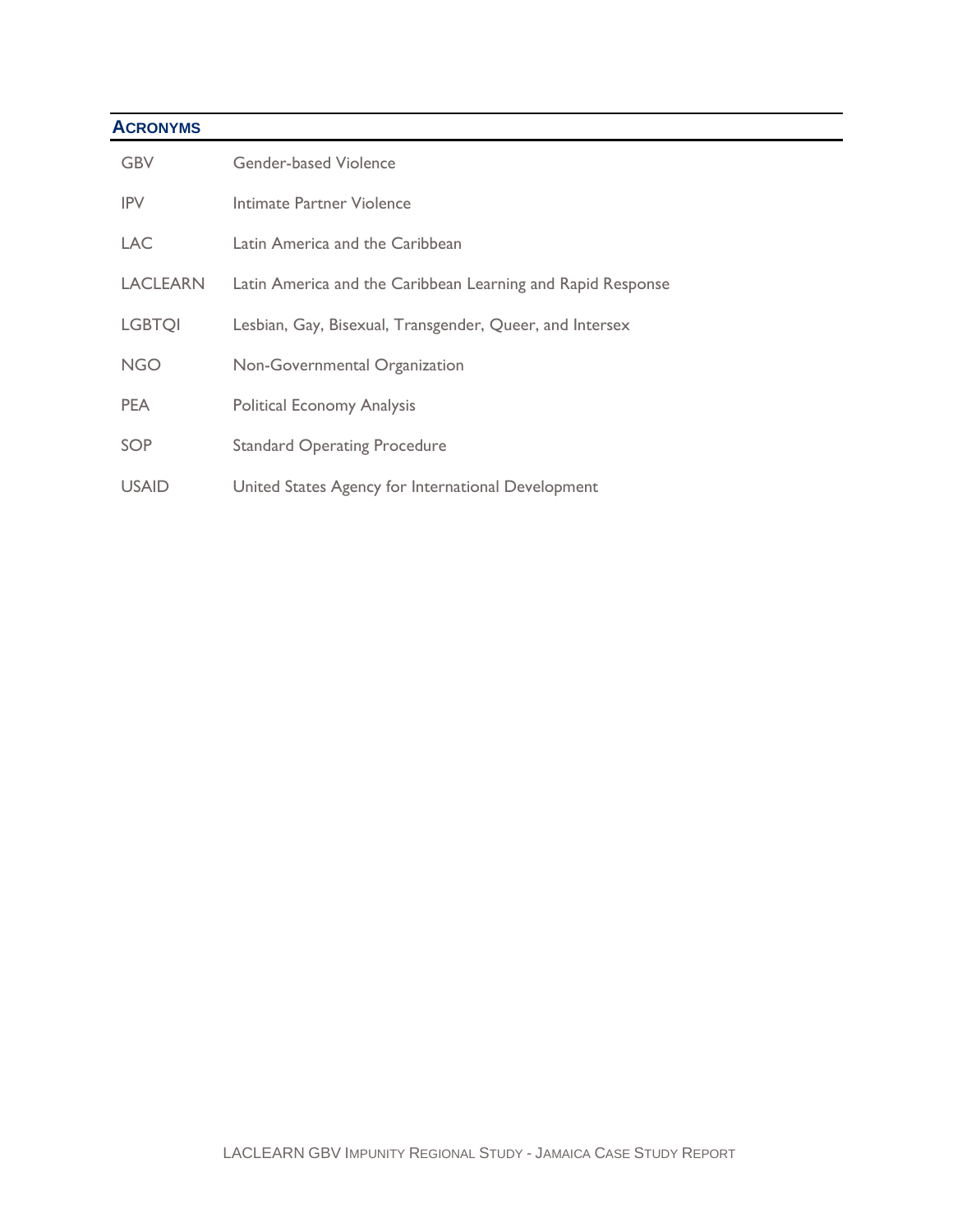# **EXECUTIVE SUMMARY**

The Jamaica country case study is the first of several case studies that comprise the Latin America and Caribbean Learning and Rapid Response (LACLEARN) Gender-based Violence (GBV) Impunity Regional Study. Applying an intersectional gender and political economy approach, this case study explores: 1) the prevalence and social acceptance of gang-related GBV within contexts of corruption in Jamaica based on literature review and secondary statistics to provide background for the perspectives; and 2) views shared in key informant interviews (KIIs) with twenty eight institutional and civil society staff who work with GBV survivors, survivor representative groups, and individual survivors in Jamaica. The case study diagnoses the state of GBV impunity in Jamaica, identifies solutions to address impunity, and provides practical recommendations to USAID on how to operationalize changes needed to promote pathways to GBV accountability that were recommended by—and center on—GBV survivors.

**DIAGNOSIS OF GBV IMPUNITY IN JAMAICA.** Worldwide, Jamaica has one of the highest rates of homicides, and fatal violence against women. Gang-related GBV persistently and increasingly threatens the lives of women and vulnerable groups with widespread impunity. Gang activity and corruption combine with discriminatory gender norms and structural gender inequalities to create systemic obstacles for GBV survivors to access prevention, protection, and justice, and hold perpetrators accountable. Intersections between gangs, institutional corruption, and politicians are central in sustaining gang-related GBV impunity in Jamaica. GBV prevention and protection programs are scarcely available or accessible, and usually under-resourced. There is little justice for GBV survivors, owing to a culture of silence related to GBV cases, inadequate or non-response by law enforcement, and an absence of a survivor-centered judicial system that does not revictimize survivors.

**SOLUTIONS TO ADDRESS GBV IMPUNITY.** Survivor pathways to accountability identified in the case study include specific suggestions to promote safety and protection of survivors, empowerment of survivors, social norm change, and education for GBV prevention, recovery, and justice. Changes are required in health and therapeutic services, the availability of shelter spaces, economic assistance, law enforcement and justice mechanisms, and gender norms to create opportunities for survivor-centered pathways to accountability to manifest. There have been successful strategies used in the past related to GBV prevention and protection of survivors in Jamaica that could be scaled up or adapted to improve accountability at multiple levels. Namely, GBV survivor-centered coordination between the health sector, social work and NGO referral services, and law enforcement; alliances between NGOs representing survivors and NGOs offering critical services; community-based conflict resolution; gangprevention and perpetrator rehabilitation programs; mental health and economic assistance programs for GBV survivors and perpetrators; and engagement of positive change agents in health, law enforcement, and justice institutions and communities.

**RECOMMENDATIONS FOR USAID.** Operational recommendations for USAID's contributions to advancing GBV survivor-centered accountability in Jamaica include:

- 1.) Resource ongoing training and performance evaluation of law enforcement professionals in GBV survivor-centered response
- 2.) Identify, adapt or develop, and evaluate implementation of existing Standard Operating Procedures (SOP), guidelines or tools for GBV response in health and law enforcement
- 3.) Establish more accessible shelter spaces and safe houses for diverse GBV survivors
- 4.) Create survivor-friendly safe spaces in judicial buildings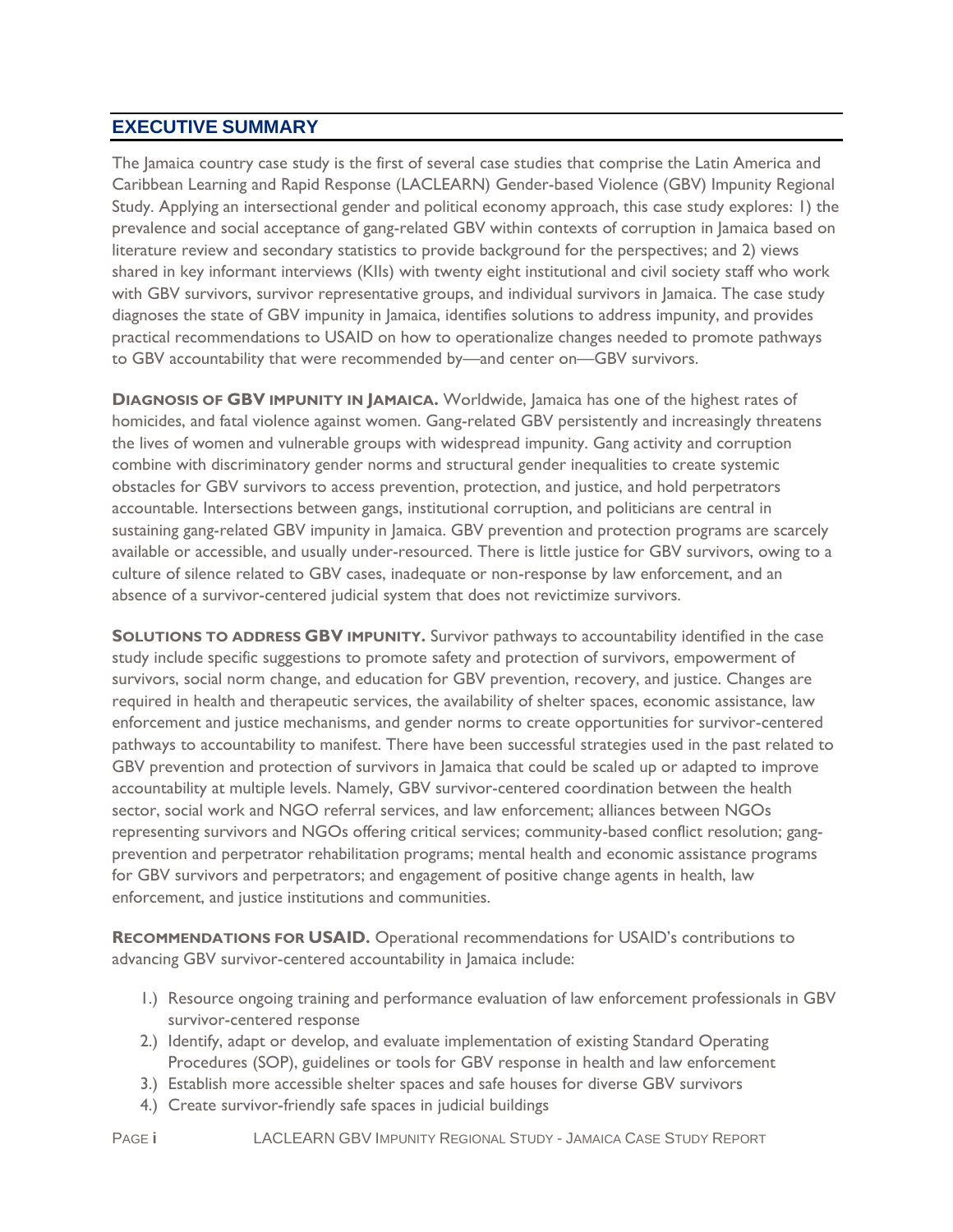- 5.) Design, implement, and evaluate GBV prevention education programs in schools, parenting programs, and programs engaging men and boys
- 6.) Develop, implement, and evaluate mass and social media, gender norm and behavioral change campaigns for GBV prevention, recovery, and accountability at interpersonal, family, community, and structural levels
- 7.) Review and support the amendment, application, and monitoring of GBV-related laws
- 8.) Develop, implement, and evaluate perpetrator rehabilitation, post-incarceration transition, and anti-gang interventions
- 9.) Improve and expand GBV survivor-centered mental health service provision
- 10.) Improve and expand GBV survivor-centered economic recovery support services to provide a safety net and pathway out of violent intimate partner and gang-related community relationships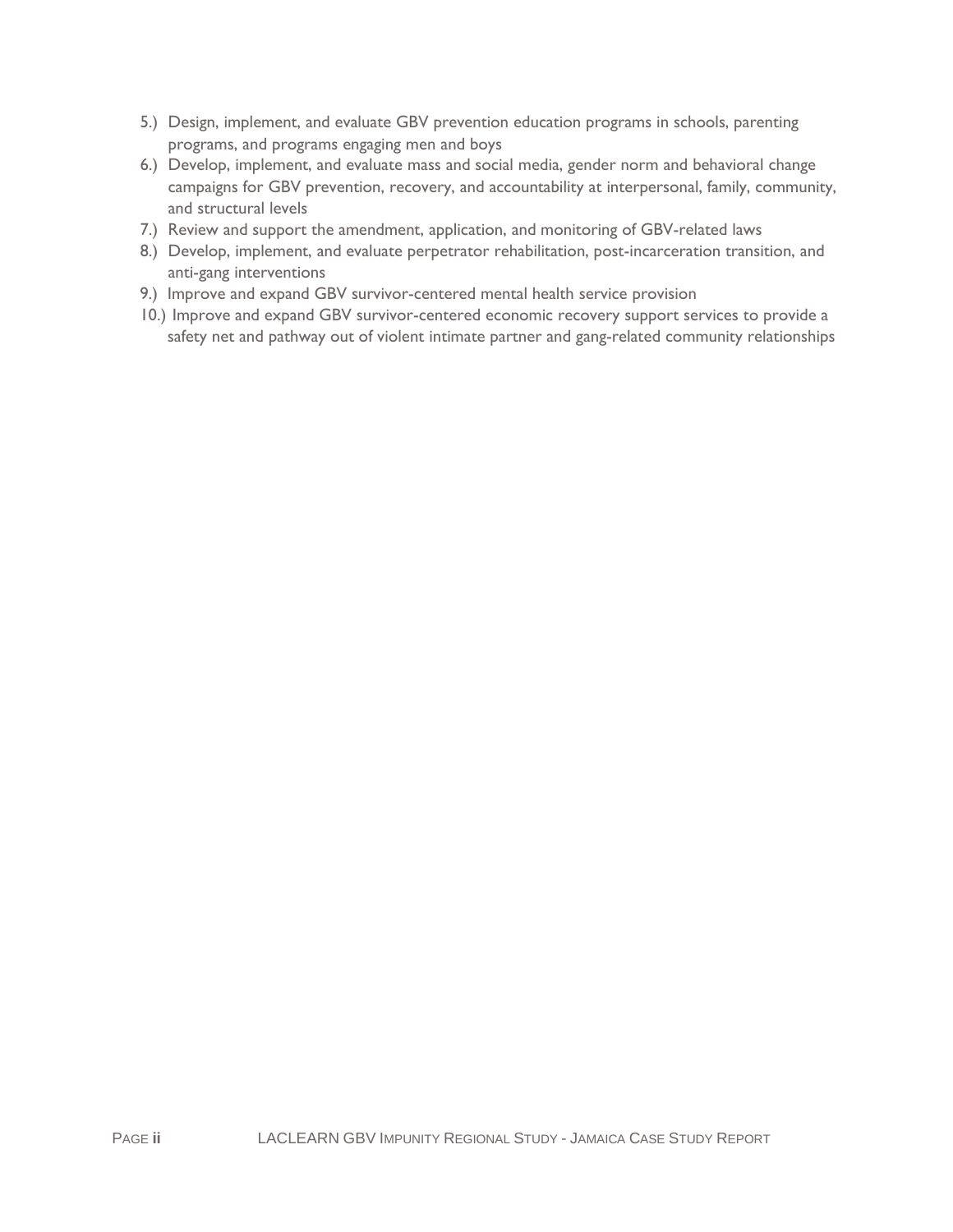# <span id="page-6-0"></span>**LACLEARN BACKGROUND AND CASE STUDY METHODOLOGY**

The United States Agency for International Development (USAID) funded the LACLEARN Task Order under the Analytical Services IV Indefinite Delivery/Indefinite Quantity contract. The Latin America and Caribbean Bureau's Office for Regional Sustainable Development manages LACLEARN. LACLEARN contributes to improving USAID's Democracy, Human Rights, and Governance work in the LAC region through state-of-the-art, gender-informed analytical work, assessments, research, and special studies; results management support; and training, that contribute to sector learning in the region and build an evidence base for effective programming. NORC at the University of Chicago, with the support of partners Making Cents International and Development Professionals Inc., leads the "Gender-based Violence (GBV) Impunity Regional Study," which comprises multiple country case studies and regional synthesis. The regional and country case studies investigate structural barriers, enabling contexts, and social norms that perpetuate or challenge impunity for GBV. The country case studies explore the critical question, "What constitutes meaningful accountability for GBV survivors?" and chart survivorcentered pathways of accountability to inform USAID investments in LAC for GBV prevention, recovery, and justice. LACLEARN's, "Jamaica Case Study: GBV Impunity in Gang-affected Contexts," is the first of several country case study reports that will inform the regional study.

#### **CASE STUDY OBJECTIVES**

Objectives of the case study included analyzing the formal and informal barriers, conditions, and relationships that contribute to impunity and accountability for gang-related GBV in Jamaica; and diagnosing the social acceptance of GBV, structural gender inequalities that underpin GBV, and links between GBV impunity, gangs, and corruption. The case study provides grounded recommendations to USAID in how to operationalize changes needed to promote survivor-centered pathways to GBV accountability.

## **KEY TERMS: "GBV" AND "IMPUNITY"**

The GBV Impunity Regional Study and Jamaica Case Study define "GBV" according to the updated 2016 "United States Strategy to Prevent and Respond to GBV Globally:"

"GBV is an umbrella term for any harmful threat or act directed at an individual or group based on actual or perceived biological sex, gender identity and/or expression, sexual orientation, and/or lack of adherence to varying socially constructed norms around masculinity and femininity. It is rooted in structural gender inequalities, patriarchy, and power imbalances. GBV is typically characterized by the use or threat of physical, psychological, sexual, economic, legal, political, social, and other forms of control and/or abuse. GBV impacts individuals across the life course and has direct and indirect costs to families, communities, economies, global public health, and development."<sup>1</sup>

The study conceptualizes "impunity" both within and beyond legal definitions and attends to both formal institutional and structural lack of accountability for, and informal societal acceptance and normalization of, GBV. Lack of accountability persists within and across sectors with which a GBV survivor would

<sup>1</sup> (2019). "United States Strategy to Prevent and Respond to GBV Globally: 2016 Update," U.S. Department of State and the U.S. Agency for International Development. See page 7 for full definition of GBV.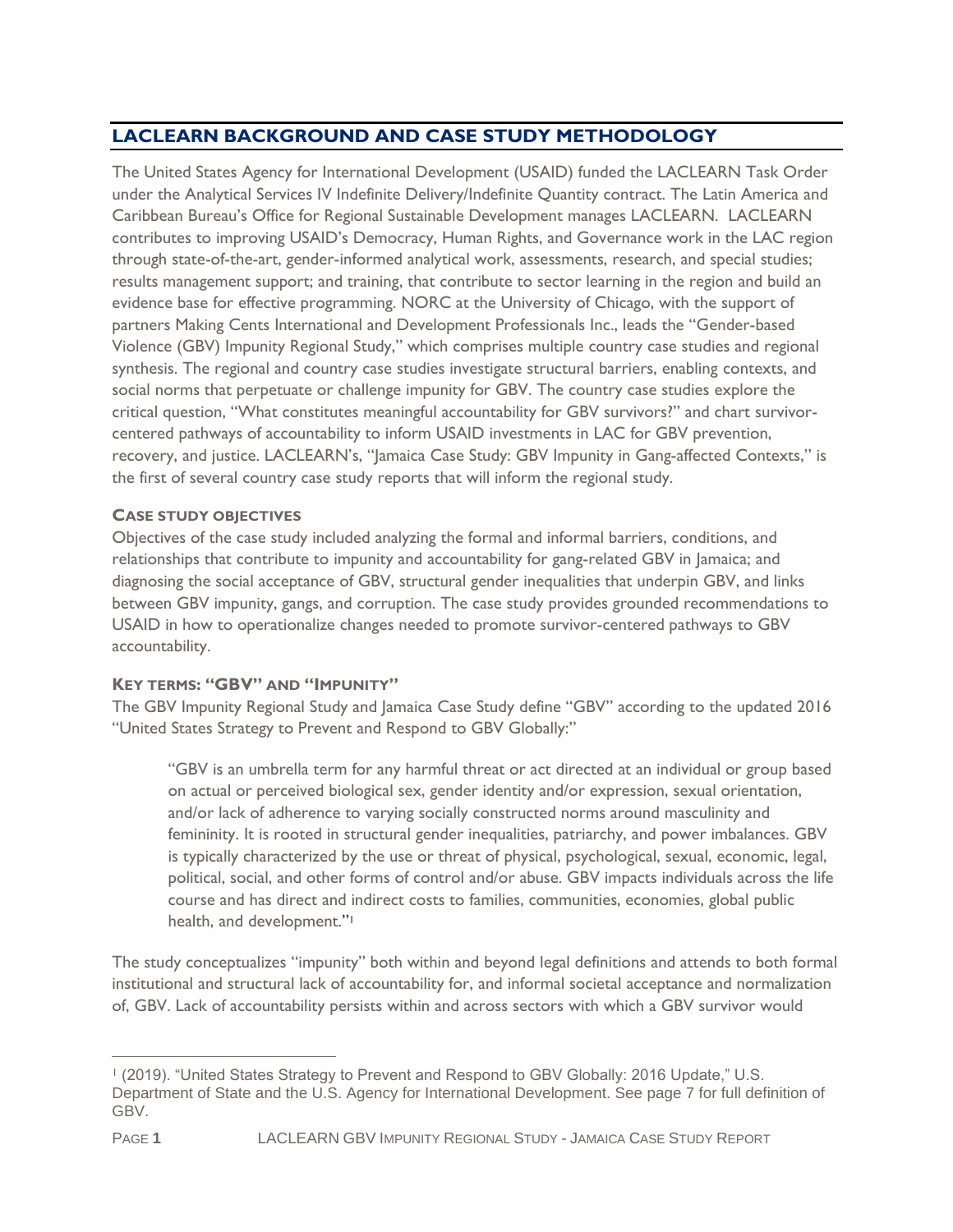encounter in seeking assistance and justice, including physical and mental health services, law enforcement, legal aid, shelter, economic recovery, and other sectoral assistance initiatives.

#### **RESEARCH METHODOLOGY**

The Jamaica GBV impunity case study applies an intersectional, gender, power, and political economy analytical approach to investigating GBV impunity related to gang activities. The GBV Impunity Regional Study and Jamaica case study adaptation of political economy analysis (PEA) shares core elements with USAID's "Thinking and Working Politically through Applied Political Economy Analysis," framework. <sup>2</sup> To paraphrase USAID's PEA Framework, both approaches foster reflection on foundational influences, the impact of immediate events and actors, the institutional framework, and the dynamics between these forces along with actors' incentives and interests that shape the behaviors and outcomes observed.

The GBV impunity study adaptation of PEA goes beyond this framework through integrating an intersectional gender analysis.<sup>3</sup>

#### **Defining Impunity**

#### The LACLEARN GBV

Impunity Regional Study and Jamaica Case Study conceptualize "**impunity**" both within and beyond legal and judicial definitions. The study methodology researches both formal institutional and structural lack of accountability for, and informal societal acceptance and normalization of GBV.

While the approaches share similarities, there are also important and complementary distinctions between them. "PEA explores the political and economic processes in societies to provide an in-depth analysis of the power relations between groups. Gender analysis explores the power relations between men and women [girls, boys, gender diverse, and gender-non-conforming people], and often frames this as explicitly political [and economic]."4 An intersectional gender, power, and political economy approach to researching GBV impunity considers how diverse GBV survivors are agents and influencers themselves of both human rights and national development, and how institutional duty-bearers could end impunity through exposing and addressing underlying socioeconomic and political barriers, and strengthening or forging GBV survivor-centered pathways to accountability. The methodological approach sheds light on, "how the political economy impacts men and women [and gender diverse people] differently, whether men and women are differentially able to access power—including

<sup>2</sup> USAID (2018) Thinking and Working Politically Through Applied Political Economy Analysis: A Guide for Practitioners. Washington, DC. See: https://www.usaid.gov/documents/1866/thinking-and-workingpoliticallythrough-applied-political-economy-analysis (last accessed March 2, 2021).

<sup>3</sup> Intersectionality is a sociological term coined by Kimberlé Crenshaw in 1989 that provides an analytical framework to identify multifaceted power structures and processes that produce and sustain oppression and structural inequalities. Discrimination perpetrated on the basis of intersecting aspects of identity, such as age, gender, biological sex, sexual orientation, ethnicity, race, religion, nationality, socioeconomic status, and other characteristics, lead to cumulative injustices, inequities, and inequalities in human development, health, and wellbeing outcomes over the life course. See, for example: Kapilashrami, Anuj et al. (2018). Intersectionality and Why it Matters to Global Health. The Lancet, Volume 391, Issue 10140, 2589 - 2591.

<sup>4</sup> Browne, E. (2014). Gender in Political Economy Analysis. Helpdesk Research Report. Governance and Social Development Resource Centre (GSDRC). AusAID. See also: Haider, H. and Rao, S. (2010) Political and Social Analysis for Development Policy and Practice: An Overview of Five Approaches. GSDRC. AusAID.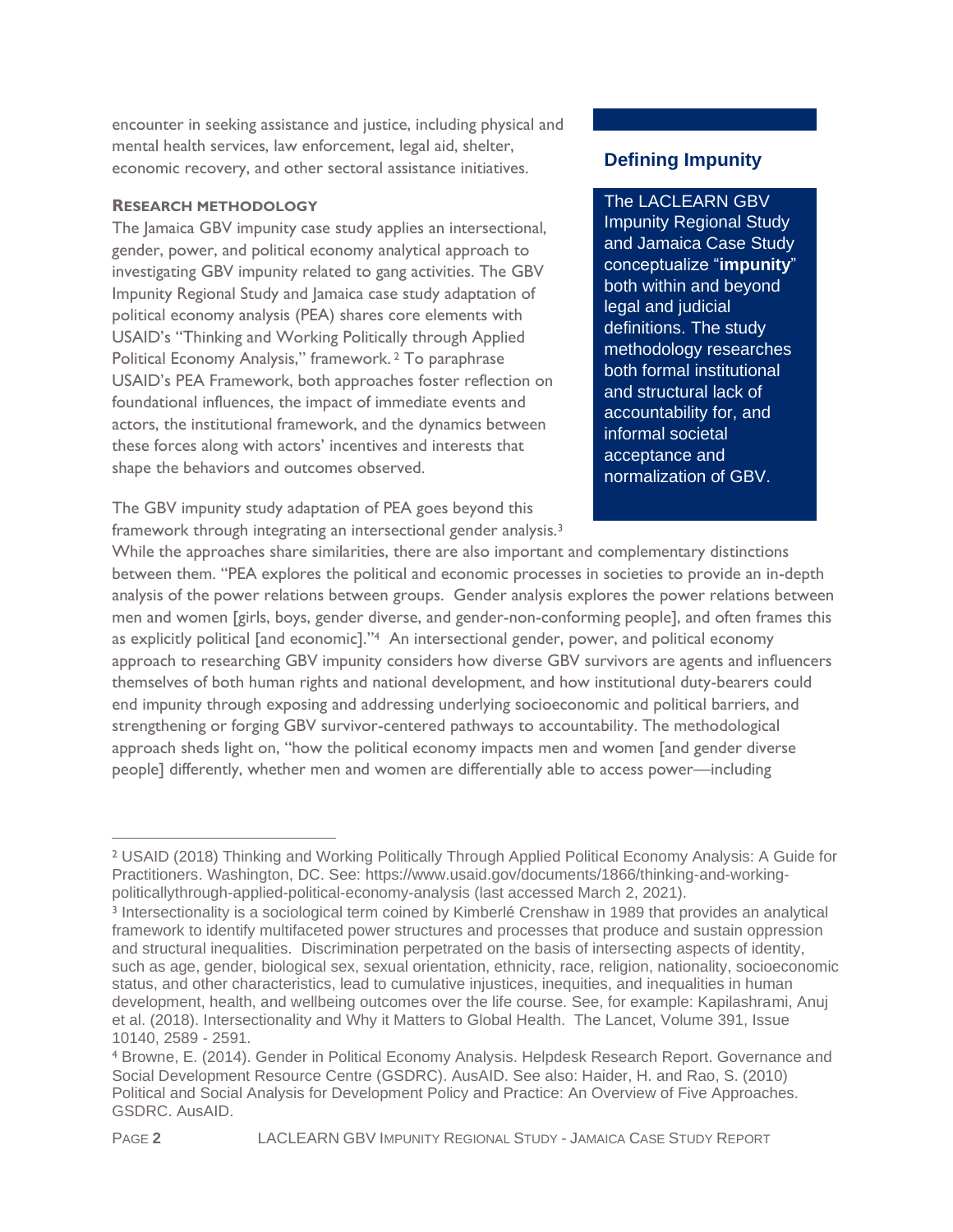patronage networks-, influence institutions, and how gender dynamics contribute to or block change."<sup>5</sup> Gender, power, and political economy analyses of GBV impunity help identify which individuals, groups, and institutions may drive change for improving accountability for GBV prevention, recovery, and justice; analyzing the informal and formal power hierarchies used to maintain gender inequalities and harmful norms that underpin and perpetuate GBV impunity. Analyses assess GBV survivor access to prevention and response services and resources; focusing on both the harmful and protective processes and outcomes of survivor engagement with health, judiciary, and economic systems, as well as national laws, policies, and informal gender norms that facilitate either impunity or accountability.

#### **DATA COLLECTION**

Prior to data collection, the study protocol received ethics approval and research clearance from NORC at the University of Chicago's Institutional Review Board and the Jamaica Bureau of Gender Affairs within the Ministry of Culture, Gender, Entertainment and Sport. In adaptation of the regional study protocol for the Jamaican context, the two Jamaican GBV researchers selected contrasting, emblematic cases of GBV related to gang activities in Jamaica—one in which perpetrators acted with judicial impunity, and another where four men were convicted for their crimes. Both emblematic cases concerned women as survivors of gang-related GBV. The emblematic cases served to help ground the qualitative interviews exploring GBV prevalence, social acceptance, and survivor-centered pathways to accountability in the local context. Interview participants were free to share narratives throughout the interview on examples of gang-related GBV impunity against cis-gender, gender non-binary, gender diverse, or transgender persons, and were not limited to commenting on examples of GBV solely against cis-gender adult women. The interview guide included questions inviting open responses on which groups in the society a participant saw as most affected by GBV impunity.

Also in preparation for the pilot interviews and data collection, the regional leadership team conducted a training with the Jamaican team covering qualitative, trauma-informed, GBV survivor-centered interviewing techniques and role-plays with technical support feedback; ethics, and safety protocols; and good practices for managing researcher trauma and stress in GBV research. Following the training, the team finalized a mapping of available GBV referral support services (psychosocial counseling, legal aid, economic recovery support, safehouses/shelters, hotlines) and developed an information sheet of verified contact details. The Jamaica research team then field tested and finalized the interview guide to ensure participant comprehension, flow, and adaptation to the local context. The team then employed careful ethics and safety procedures to contact and invite key informants as safely as possible into interviews. Over a period of two months, the team conducted 28 KIIs with relevant institutional actors and NGO service providers that interact with GBV survivors, and with GBV survivors themselves. Twenty-four respondents were women, and four were men. All data collection activities were conducted online or by phone via end-to-end encryption platforms to adhere to COVID-19 safety protocols.

#### **REPORT STRUCTURE**

<sup>5</sup> Peterson, S. V. (2005). How (the meaning of) gender matters in political economy. New Political Economy, 10(4), 499-521. http://dx.doi.org/10.1080/13563460500344468. Cited in Browne, E. (2014). Gender in Political Economy Analysis. Helpdesk Research Report. Governance and Social Development Resource Centre (GSDRC). AusAID.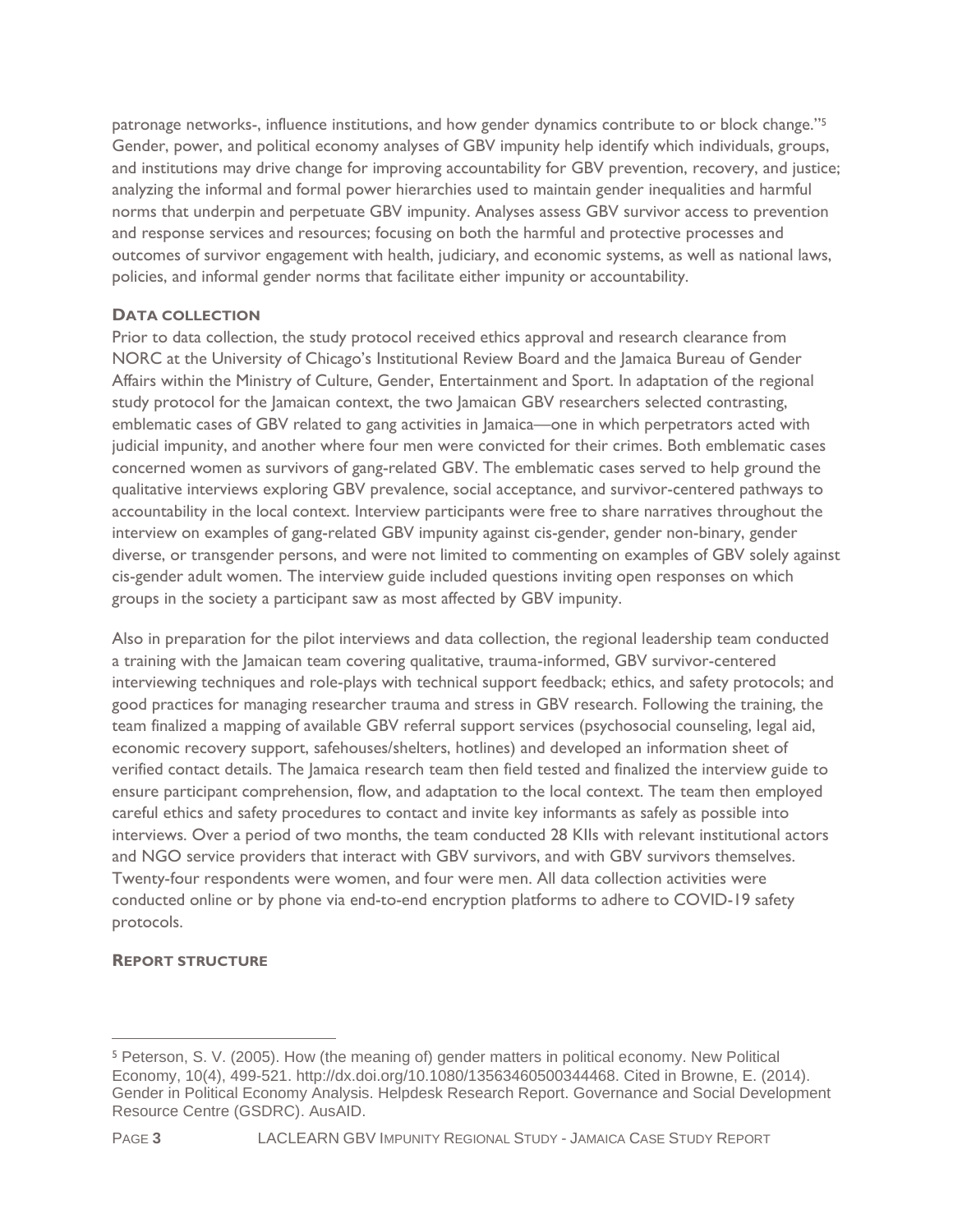The Jamaica case study report presents the methodology and findings that build upon existing academic and grey literature and statistics to diagnose GBV impunity in Jamaica, including:

- an overview of academic literature, grey literature reports, and relevant secondary statistics on the structural context of gender inequalities that underpin GBV;
- the history and current state of GBV impunity related to gang-affected contexts;
- structural underpinnings of GBV impunity;
- the current state of GBV prevention, protection, and justice; and
- power and incentives driving GBV impunity in context of gang activities.

The report then outlines solutions for improving accountability as identified by survivors and those who work most closely with them, including:

- survivor-centered pathways to GBV accountability;
- formal and informal change needed for GBV accountability; and
- examples of current good practices related to GBV prevention and protection.

Finally, the report concludes with survivor-centered recommendations to USAID for operationalizing needed change.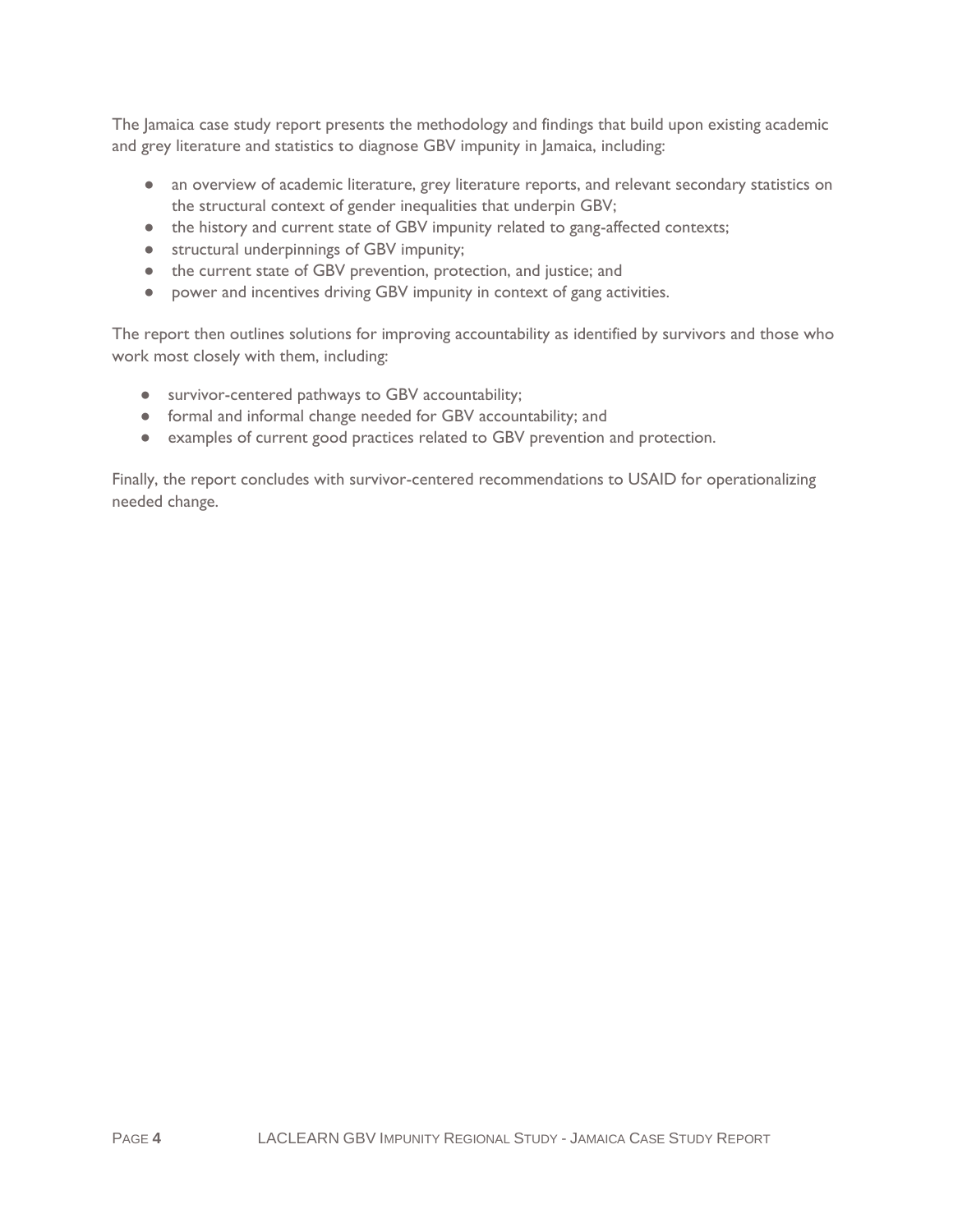# <span id="page-10-0"></span>**LITERATURE REVIEW AND STRUCTURAL CONTEXT**

Despite important progress made in recent years to fill gaps in its statutory framework to address violence against women and children, women in Jamaica report experiencing persistently high levels of GBV and social acceptance of violence against women in the country. Forms of GBV against men, boys, and especially non-binary and transgender people are under-recognized in law and practice. The involvement of gangs and gang members as perpetrators of GBV is a key influence on GBV prevalence, causes, and consequences such as impunity.

Jamaica has one of the highest rates of fatal violence against women in the world (9.33 women killed per 100,000).<sup>6</sup> In 2020, 39% of ever-partnered women ages 15-64 in Jamaica had experienced one or more of four types of intimate-partner violence (IPV) in their lifetime (physical, sexual, psychological and/or economic violence).<sup>7</sup> USAID/Jamaica's 2020 - 2025 Country Development Cooperation Strategy notes that gang violence is a persistent threat to women and girls, and may take many forms, including sexual coercion and reprisal crimes. Gang violence as participants noted has affected men and women differently. JCF data show murder victims between 2012-2018 were 87% men, 9% women and 4% children. But rape and sexual violence are typically committed primarily against women and girls. An Inter-American Development Bank Technical Note in 2016 compiled baseline data on violence and crime in the Caribbean, including Jamaica figures.<sup>8</sup> The report states that most of the victims of murders categorized as, "domestic violence," are women, and most victims of violence in the home are women and children.<sup>9</sup> According to this report, between 2007-2013, the number of sexual violence cases reported to the Office of Children's Registry from 2007 to 2013 were overwhelmingly committed against girls versus boys (3,118 cases among girls versus 258 among boys); and that 79% of violent crimes in Jamaica are linked to gang violence.<sup>10</sup> These statistics reveal that GBV overwhelmingly affects women and girls, and gender minorities, and is almost always perpetrated by men. Participants interviewed for this study emphasized that GBV mainly affects women and girls.

A range of structural factors, including societal normalization of GBV, institutional corruption, political and socioeconomic gender inequalities, and limited legal recourse, safety, and protection for survivors create the conditions within which GBV persists in all contexts in Jamaica. According to the Corruption Perceptions Index (CPI), in 2021 Jamaica scored 44/100, indicating significant corruption. In survey data from 2020 on attitudes toward the social acceptance of GBV, 43.8% of Jamaicans consider physical violence between members of a couple is a private matter that should be handled by the couple or close family, rather than by formal authorities. Yet only 3.2% agreed that a man has a right to discipline his partner with physical violence.<sup>11</sup> The UN's Sustainable Development Goal's Gender Equality Index  $(2019)$  ranks Jamaica as 50<sup>th</sup> out of 129 countries with a score of 70.5/100, demonstrating that despite

<sup>6</sup> Gender, Institutions and Development Database (GID-DB) 2019 : Americas.

https://stats.oecd.org/index.aspx?queryid=94771#. Accessed 5 Apr. 2021.

<sup>7</sup> Robin Haarr (Ed.). (2020). Intimate Partner Violence in Five CARICOM Countries. UN Women.

https://caribbean.unwomen.org/en/materials/publications/2021/7/research-brief---intimate-partner-violence-in-fivecaricom-countries

<sup>&</sup>lt;sup>8</sup> Harriet and Jones (2016) IDB Series on Crime and Violence in Jamaica. Institutions for Development and Country Department Caribbean Group. Technical Note Number IDB-TN-1060. Inter-American Development Bank. https://publications.iadb.org/publications/english/document/Crime-and-Violence-in-Jamaica-IDB-Series-on-Crimeand-Violence-in-the-Caribbean.pdf

<sup>&</sup>lt;sup>9</sup> Ibid.

<sup>10</sup> Ibid.

<sup>&</sup>lt;sup>11</sup> Robin Haarr (Ed.). (2020). Intimate Partner Violence in Five CARICOM Countries. UN Women. https://caribbean.unwomen.org/en/materials/publications/2021/7/research-brief---intimate-partner-violence-in-fivecaricom-countries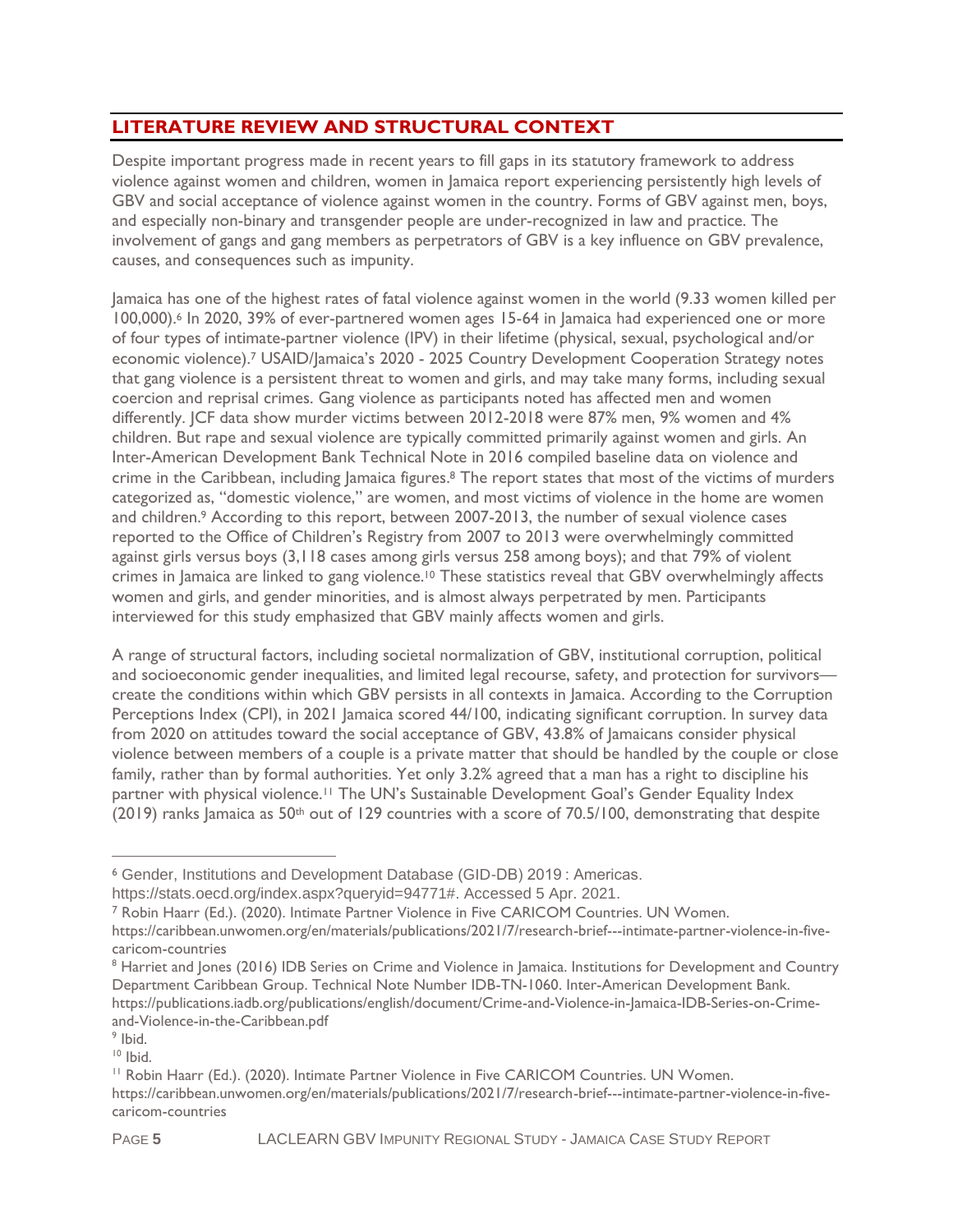recent progress, Jamaica has room to advance gender equality.<sup>12</sup> The World Economic Forum's Global Gender Gap Index measures gender-based gaps across four dimensions: Economic Participation and Opportunity, Educational Attainment, Health and Survival, and Political Empowerment. In 2021, Jamaica ranked 40<sup>th</sup> out of 156 countries with an index score of 74/100.<sup>13</sup> However, Jamaica falls below the global average on several sub-indicators of the Global Gender Gap Index: it ranks 100th with a score of 61/100 on wage equality for similar work, and 94th with a score of 20/100 on the percent of women in ministerial positions. Jamaica has achieved the highest proportion of all management positions to be held by women, 59%, although women are still overrepresented in the informal labor force. Other important achievements have been made in higher enrollment of women versus men in primary, secondary and tertiary education, yet economic gender inequity persists.<sup>14</sup>

The Jamaican legal landscape features legislation to address violence against women and children, and recent progress has been made to fill gaps in the statutory framework. Key pieces of legislation include the Domestic Violence Act (1994, amended in 2004) and the Sexual Offences Act (2009), which criminalized marital rape and nonconsensual sexual acts.<sup>15</sup> Jamaica has worked to operationalize its National Policy for Gender Equality (2011), and in 2017, introduced the National Strategic Action Plan to target the root causes of GBV and structural barriers to accountability.<sup>16</sup> As a part of this effort, Jamaica introduced a Sexual Harassment (Protection and Prevention) Act in 2015, which the Senate passed into law on October 1, 2021.<sup>17</sup>

Despite recent progress in GBV legislation, Jamaica's legal framework discriminates against Lesbian, Gay, Bisexual, Transgender, Queer, and Intersex (LGBTQI) individuals. Homosexual acts are criminalized under Article 76 (the anti-sodomy or "buggery" statute) of the Offences Against the Person Act (1864) and convictions carry a sentence of up to 10 years imprisonment with hard labor. In addition to formalizing discrimination based on sexual orientation and gender identity, this legislation contributes to normalizing homophobic attitudes in Jamaica and legitimizing violence against LGBTQI people, who are left with limited legal recourse. In 2021, the Inter-American Commission on Human Rights made public its decision that this law violates human rights to privacy and equal protection.<sup>18</sup>

# <span id="page-11-0"></span>**DIAGNOSIS OF GBV IMPUNITY IN JAMAICA**

**GBV IMPUNITY AND GANGS IN JAMAICA: PAST AND PRESENT**

<sup>&</sup>lt;sup>12</sup> Equal Measures 2030. (2019). Harnessing the Power of Data for Gender Equality. Equal Measures 2030. https://data.em2030.org/wp-

content/uploads/2019/07/EM2030\_2019\_Global\_Report\_English\_WEB.pdf

<sup>&</sup>lt;sup>13</sup> The World Economic Forum. (2021). Global Gender Gap Report 2021 [Insight Report]. https://www3.weforum.org/docs/WEF\_GGGR\_2021.pdf

<sup>&</sup>lt;sup>14</sup> Women in business and management: gaining momentum in Latin America and the Caribbean / International Labour Office, Bureau for Employers' Activities (ACT/EMP). - Geneva: ILO, 2017.

 $15$  Ibid.

<sup>16</sup> Ibid.

<sup>17</sup> Alecia Smith. (2021, October 3). Sexual Harassment Bill Passed in The Senate. Jamaica Information Service. https://jis.gov.jm/sexual-harassment-bill-passed-in-the-senate/

<sup>18</sup> Neela Ghoshal. (2021, February 17). Human Rights Body Calls for Repeal of Jamaica's Anti-LGBT Laws. *Human Rights Watch*. https://www.hrw.org/news/2021/02/17/human-rights-body-calls-repealjamaicas-anti-lgbt-laws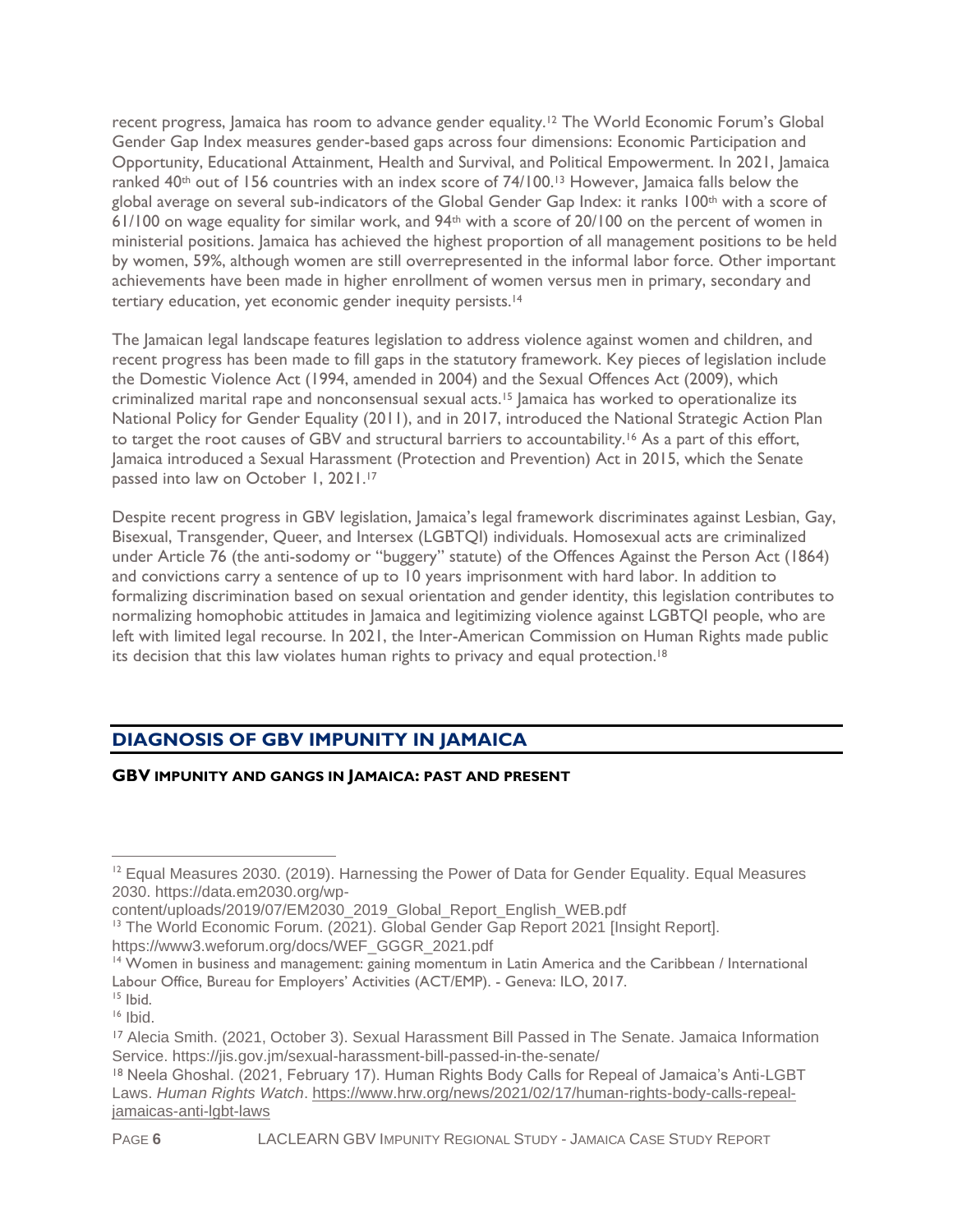The history of gangs and gang violence in Jamaica goes back to at least the 1940s when neighborhoods were divided along political party affiliations.<sup>19</sup> Residents chose to live in neighborhoods of their party affiliation, and residents who were affiliated with the opposing party were removed. Politicians favored communities supporting their party and provided housing and other resources in exchange for votes and party loyalty. These neighborhoods, or 'garrisons', still exist to some extent and the links between politicians, organized crime and gang activity are integral to the political economy of Jamaica today. Study participants described links between gangs and political party loyalties are evolving as gangs have expanded sources of income through activities including international arms and drug trade and lottery scamming. However, interview participants generally described the relationships of gangs and politicians as allowing gang activities to continue uncensored through corruption leading to a failure to prosecute crimes. <sup>20</sup> Perceptions of impunity hold a powerful influence and can drive GBV survivors and investigators away from pursuing formal justice.

Currently, an estimated more than 200 gangs operate actively in Jamaica—with multiple typologies from loosely organized gangs involved in local drug trade and petty crime to highly structured gangs engaged in international drug trade and violent crime. A 2019 assessment carried out by the National Intelligence Bureau (NIB) of the Jamaica Constabulary Force (JCF) estimated a reported 389 criminal gangs operating in Jamaica at the end of 2019, 250 of which were classified as active.<sup>21</sup> 323 were classified as "first generation" gangs, defined by unsophisticated organization and opportunistic criminal activities for the sake of financial gain.<sup>22</sup> The remaining 66 gangs (17 percent) were classified as "second generation" gangs marked by centralized leadership, organized and often violent crime, and access to wealth and power.<sup>23</sup> Historically, most gang violence was concentrated in urban poor communities in and around Kingston and St. Andrew, and St. Catherine, a nearby parish. However, in recent years gang violence has spread to rural areas such as St. James, Westmoreland and Clarendon. Gangs often provide economic and social support in these communities, assuming responsibilities and roles that are normally, but have not been, fulfilled by the state—creating dependence on gangs for material support, protection, and survival.

Reprisals and retaliation between rival gangs and intra-gang conflict characterize violence in these communities. Participants discussed how in the past, women and children were generally spared from these reprisals, but now violent gang attacks target them increasingly. In interviews, participants said these women and children are often not involved in the gangs, but are targeted only because they live in a particular community or have a familial or social tie with men who are in gangs. Gangs were described in interviews as having their own internal power structures, setting rules, and meting out justice informally in the areas they control, including whether IPV is tolerated on a case-by-case basis.

<sup>19</sup> Leslie G. (2010). Confronting the Don: The Political Economy of Gang Violence in Jamaica: Small Arms Survey Occasional Paper 26. Geneva, Switzerland: Small Arms Survey Graduate Institute of Development Studies.

<sup>&</sup>lt;sup>20</sup> Scamming Gangs and Violence in Montego Bay, CAPRI, September 2019. **Scamming, Gangs, and Violence in** Montego Bay | CAPRI (capricaribbean.org)

<sup>21</sup> The Jamaica Observer. (2020, May 19). 389 criminal gangs in Jamaica, 250 active – Security Minister. Jamaica Observer.

https://www.jamaicaobserver.com/latestnews/389 criminal gangs in Jamaica, 250 active ?profile=122 8

<sup>22</sup> Ibid.

<sup>23</sup> Ibid.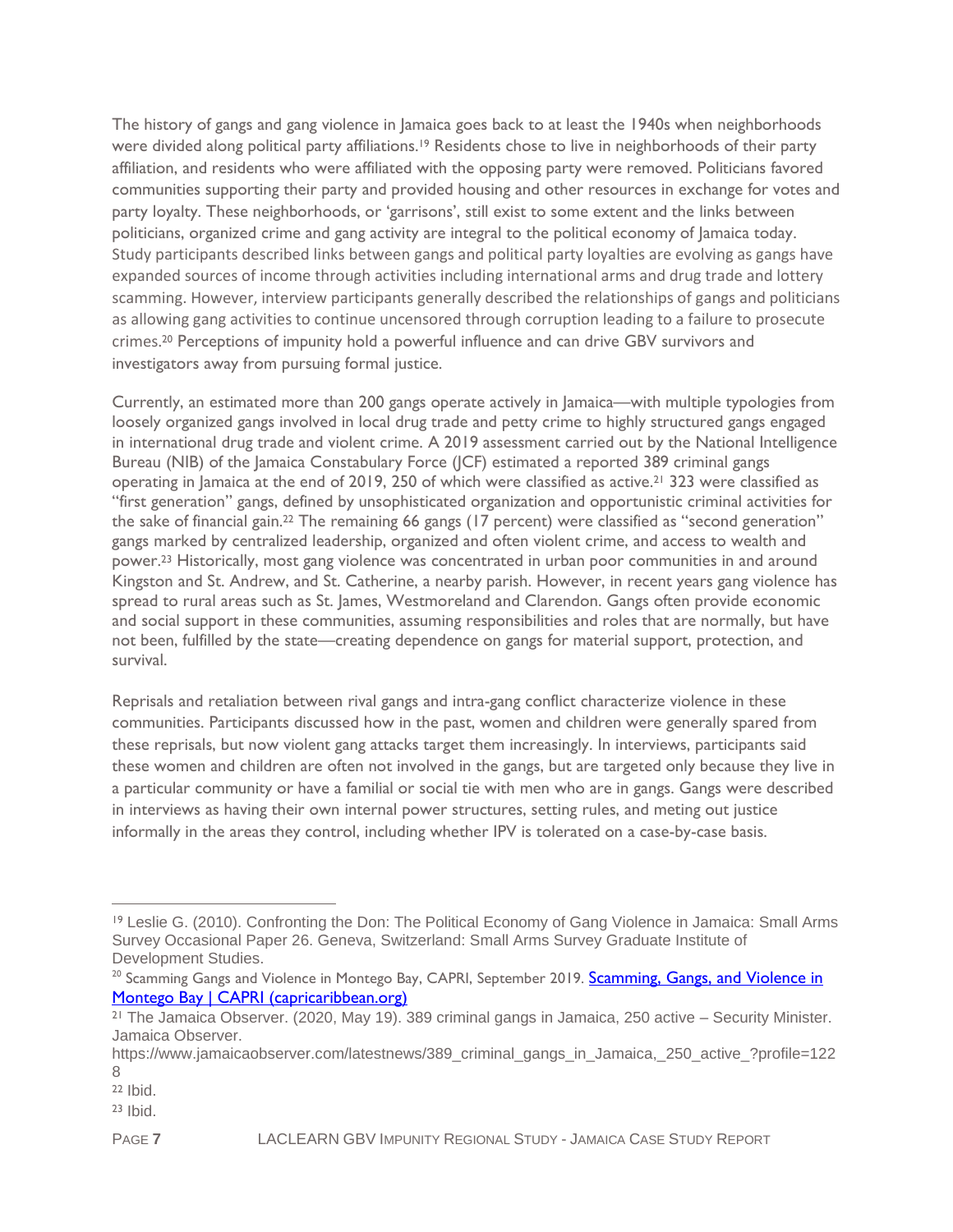For GBV survivors living in gang-affected communities, there remains little recourse for escaping violence. Setting the context of gang-related GBV in Jamaica, this interview transcript excerpt from a participant details the emotional and physical toll of gang violence, personally and generally for women, and the complexity of women's evolving participation in violence:

"**Participant:** I was so depressed, I could not move. I did not have a shower a couple days on and off. I would just constantly [...] I would take a nap during the days and don't sleep during the night. And uhmm, what I see that racks my mind, my body more than ever, since last year June when we have that double murder of the women, you would have seen some other women with bags on their back, when it come on anywhere near 4:00 o'clock, an exodus, a movement of women trying to sleep in a safer place fearing they would be next. Since that time until now no woman, except one person last week Friday [...] came out to say enough is enough, to condemn, to bawl and to cry and to roll like what some of us do when a man is killed by the police and we say it is cold blooded murder or something. The women don't come out to demonstrate for women.

**Interviewer:** Why do you think that is?

**Participant:** Ohh, some people say it is because they are afraid, but I could go further than that. Most of them, because it is a closely knitted war, most of them have their family involved and the other side would have perpetrated violence against any one of these women, so it would be neither here nor there for some of these women. You don't want it to stop when it's your family that gets hurt; it [violence] should continue. So, you see, we women are not only victims but have become perpetrators by words toward our same gender, which is women."

Quote 1: GBV Survivor, woman

#### **STRUCTURAL UNDERPINNINGS OF GBV IMPUNITY**

United Nations Secretary General, António Guterres, has estimated the cost of corruption at 5% of the global GDP. To counter the cost of corruption in Jamaica, a special Economic Growth Council was to be established that aims to increase the GDP in Jamaica by 5% over a four-year period.<sup>24</sup> Still, a nexus between politicians, gang, and corruption in Jamaica have been commonly referred to as "tribal, tied not just to ideology but to a culture of patronage, whereby politicians are expected to provide for constituents, often via politically aligned gangs."<sup>25</sup> Gang activity and corruption combine with structural gender inequalities, and discriminatory gender norms, to create systemic social, economic, and political barriers for GBV survivors and their families to access prevention, protection, and justice, and hold perpetrators accountable. Interview participants discussed corruption among law enforcement officials and politicians who benefit in some way personally in allowing gang violence to continue with impunity, thus empowering gangs to commit even more extreme types of violence including GBV. Cases often go

<sup>24</sup> Economist Intelligence (2017) Jamaica Falls in Corruption Ranking. https://country.eiu.com/article.aspx?articleid=205064204

 $25$  Ibid.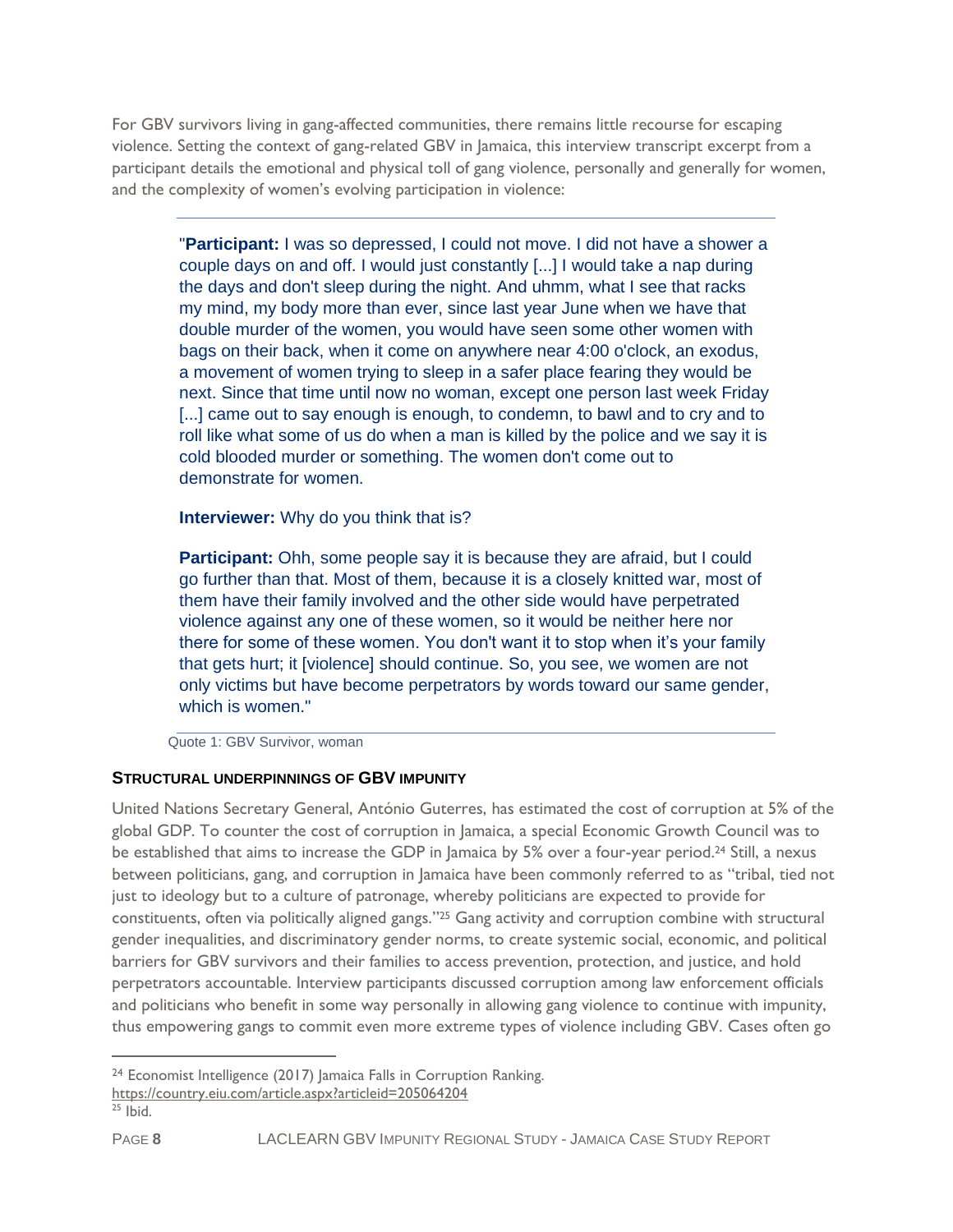unreported due to fears of law enforcement officers being in "cahoots" with gangs and informing gang member of the reports of GBV, leading to reprisal against the survivor or their families. Politicians' failure to formulate legal frameworks more adequately or to amend existing, outdate laws, or to ensure justice in cases of GBV were only in response to public pressure and in election years. Participants described multiple pathways by which corruption plays a role in maintaining GBV impunity in Jamaica.

#### **Social and cultural norms related to GBV**

GBV in Jamaican communities is described as rooted in patriarchal social norms and a male-dominated culture, which supports rigid gender roles for women and men, heteronormative gender identities, and violent conceptualizations of masculinity. High levels of gang violence have led to community desensitization toward violence in general, including toward GBV. As one participant notes, in a context of mostly men victims of gang violence, societal normalization of gang violence has given rise to victim blaming of women, girls, boys, and vulnerable men, in cases of GBV. Media and political leaders negatively portray women publicly as "provoking men" to violence, claiming that women widely commit paternity fraud and emasculate men. An example of negative portrayals of women written about in the media is the current debate on requiring paternity testing at birth. Women are accused of giving a man a "jacket," or incorrectly assigning paternity to a man who is not the biological father. Reporting biased data from a sample of paternity tests, where there is an existing suspicion about the biological father, misuses data to negatively portray women in the media.<sup>26</sup> While recognizing that many men have lost their lives to gang violence, interview participants viewed women and girls as most affected by GBV. Broadly, participants considered the socialization and normalization of GBV as central to maintaining impunity within and across interpersonal, family, community, institutional, and societal levels. This normalization of GBV is characterized by one participant as having a "trickle-down effect" from political leadership and formulation of legal frameworks to effective policy development to police response, and ultimately individual GBV survivors' experiences as they try to engage with the formal systems in health, law enforcement, and the judiciary.

## **Legal and justice framework for GBV**

Participants described legal frameworks dealing with GBV as lacking, needing amendment, discriminatory, or inadequately or arbitrarily enforced. Participants discussed law makers not taking GBV seriously even with the heavy taxpayer burden in health care costs for survivors, and despite many homicides and trauma resulting from GBV. The Violence Prevention Alliance estimated about \$3.5 billion in costs of treating violence-related injuries for women across seven study hospitals in Jamaica in 2014.<sup>27</sup> A few legislative advancements such as raising the age of consent for sex from 14 to 16 years of age, and the Sexual Harassment Act were noted, but a participant said, "the legal landscape has not changed," in many years, laws are outdated, and do not include adequate protections for the most at risk and affected groups. The Buggery Law, for example, criminalizes anal sex and discriminates against the LGBTQI community. It should be noted that some reforms are currently underway including amendment of the Domestic Violence Act to expand the definition of GBV to include not only physical but psychological, emotional, and sexual violence, as well as increasing fines for offenses related to GBV. As one participant noted, this law is currently used in rape cases that involve women and children

<sup>&</sup>lt;sup>26</sup> For example, see: https://www.caribbeannationalweekly.com/caribbean-breaking-news-featured/25-percent-ofjamaican-fathers-raising-a-jacket/

 $27$  Violence Prevention Alliance (2018) "Cost of Case for Violence and Road Crash Related Injuries": https://vpajathinktank.org/wp-content/uploads/2018/04/VPA\_Flyer6.jpg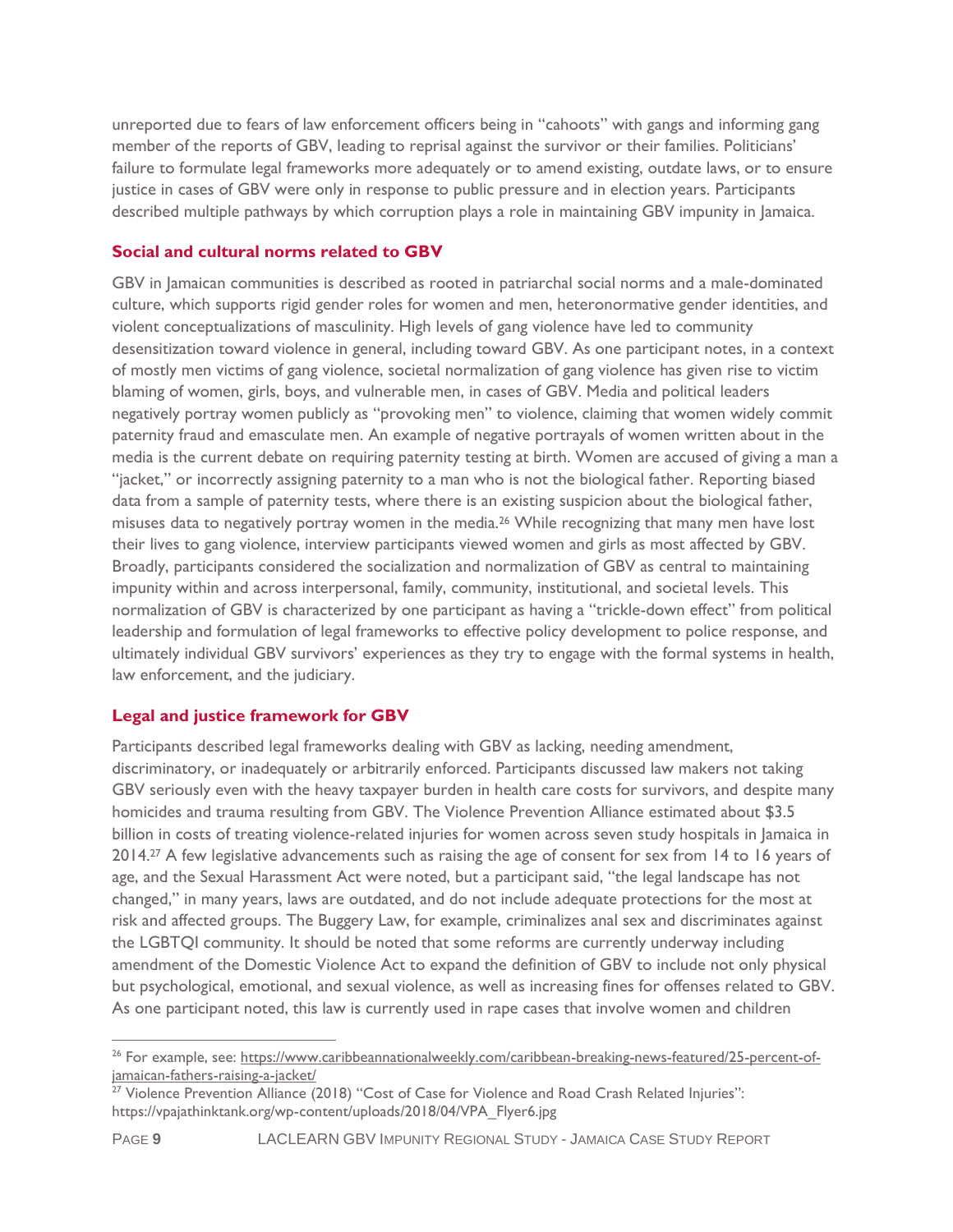because perpetrators are aware that the maximum sentence for rape is life in prison while the maximum for buggery is 10 years. Men who assault children are often issued sentences as low as two years under the Buggery Law. Transgender people are left entirely out of legal frameworks on sexual offenses in Jamaica, making it impossible to pursue accountability for GBV involving this socioeconomically and politically marginalized group.

Social and legal acceptance of GBV is reflected in inadequate law enforcement response. Participants felt that the police do not take GBV seriously, particularly IPV, which they generally consider to be, "a domestic family matter or between lovers," and claim they do not want to get involved. This is consistent with the results of the 2020 LAPOP survey cited earlier, where nearly half of Jamaicans feel that physical violence between members of a couple is a private matter. Discriminatory gender norms and beliefs create barriers to reporting GBV and seeking police protection. Police often dismiss GBV reports, ridicule women and men survivors, or send them away on a technicality, such as not adhering to the dress code, for example, when a woman was shunned after she fled for safety to a police station because she was in her nightgown. Participants discussed experiences where a report was dismissed because the police officer and the alleged perpetrator are friends or family members. Participants understand that the act of reporting a case takes courage, and for women, many times reporting results in the loss of material or financial support or their livelihood. Survivors, and staff of civil society organizations and institutions that work closely with survivors, who participated in interviews describe GBV reporting as resulting in revictimization through stigma, social embarrassment, and humiliation, "the public face on things that they think they should perhaps be in control of better," as if survivors should have been able to exert more control over the perpetrator's actions. Participants said reporting cases of GBV is especially stigmatizing for men survivors who are mocked and denigrated by police for "being weak", and not living up to stereotypical norms of masculinity in how they speak, dress, or behave. For transgender survivors, discriminatory gender norms are compounded with legal inequalities and heteronormative legal definitions of rape that render reporting almost impossible.

#### **Economic inequality and GBV**

Economic inequalities systemically obstruct GBV survivor-centered pathways of prevention, protection, and accountability. Participants discussed women's risks of GBV being exacerbated by their economic dependence on male partners or other men in the family or community. With few economic opportunities, "a woman may work for a *Don* [gang leader] in the community, washing his clothes or cooking his food", and is not in position to lose this source of income. Families sometimes pressure GBV survivors not to report a perpetrator if he is a breadwinner. Opportunity costs and socioeconomic risks may be too great for survivors to report and pursue lengthy legal cases. Generally, participants saw clear advantages for survivors with economic and political resources to ensure access to shelter, legal support, transportation, childcare, or other services enabling filing a complaint and pursuing legal processes; or leaving violent relationships. This view also extended to media exposure and minimizing the stigma and re-traumatization of survivors by delaying or keeping their story out of the news, accessing lawyers quickly, and possibly having connections to a judge or public official to influence a favorable judicial outcome.

In an encouraging development, Jamaica has achieved the highest proportion of all management positions held by women, 59%, although women are still over-represented in the informal labor force. Other important achievements have been made in higher enrollment of women versus men in primary, secondary and tertiary education which could contribute to gains in gender equality in the future.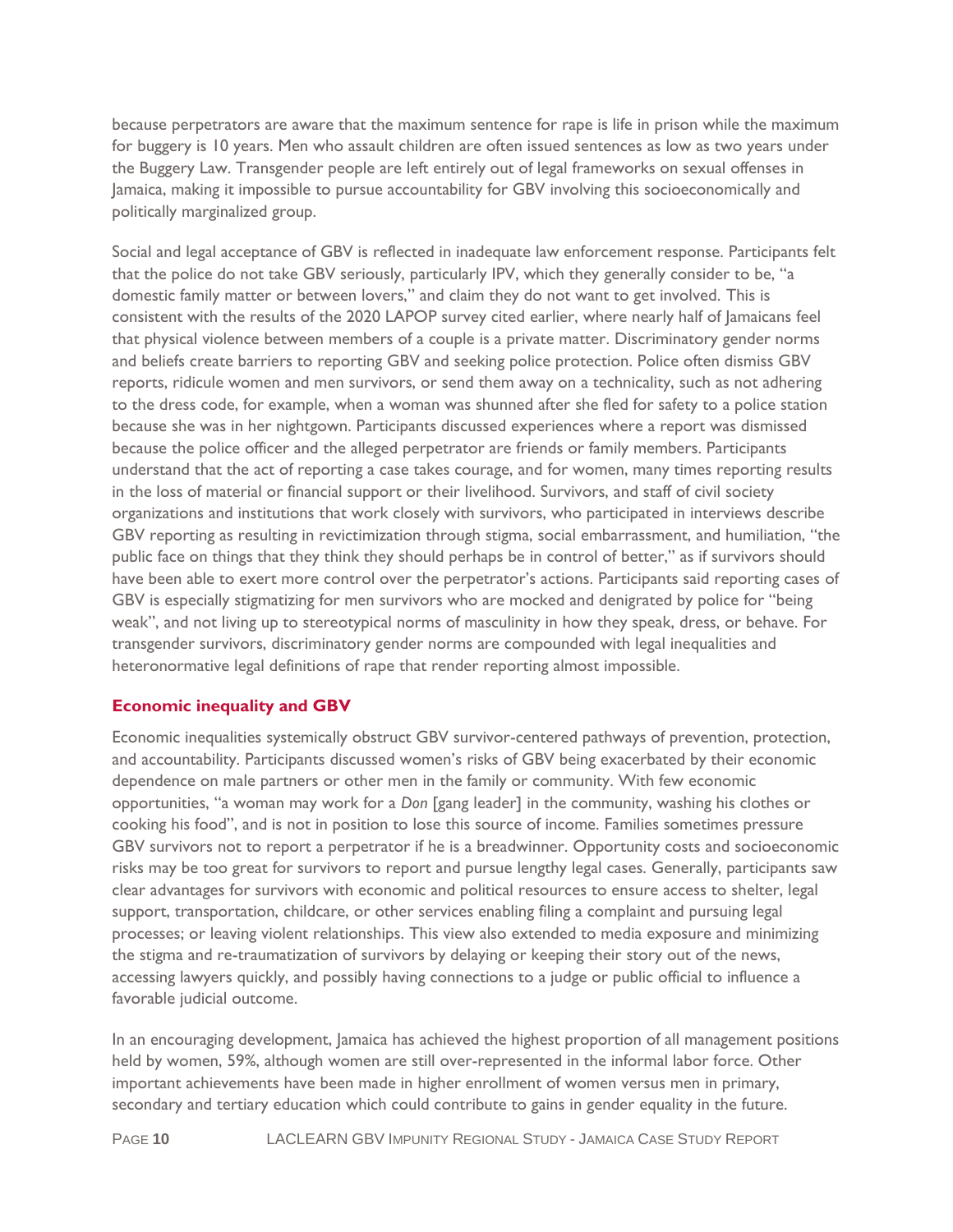However, this has not yet translated into greater economic fairness that would contribute to economic gender equality.

#### **Power and incentives: relationships between politicians, corruption, and gangs**

Interview participants described powerful relationships between politicians, corruption, and gangs as being, "an open secret," in Jamaica. Study participants perceived gangs as empowered by failures of the formal legal and judicial systems to identify, arrest, charge, and prosecute gang members for acts of gender-based gang violence. As participants explained, members of gangs perpetrating violence are connected politically, have access to lawyers and judges, and this political power, more so than their guns, or fire power, has been significant in escalating the levels and extreme nature of violence in communities, including targeting women and children. Participants note that cases get attention if there is a political advantage to dealing efficiently with the case, such as in election years, or if the cases appear in the media and have generated national level attention and public outcry for government response. The political and media handling of gender-based gang violence is politicized as one participant notes:

"I think in [gang-related GBV] cases [...] the formal powers see it as their duty to ensure that [...] the public opinion is you know, skewed in a certain way. So [...] you have to decry the, the action [...] every time we have one of those very public cases, we have all of these discussions in the media and so on about GBV, and [...] it's almost as if [...] it's something that is needed to make the public feel some kind of [...] peace and some kind of justice. So, I think the formal actors being law enforcement, politicians, and everybody kind of plays into that and understands their role in that, and understands that, okay [...] we have to make this, this go off very clean and very easy."

#### Quote 2: NGO service provider, woman

In this scenario, women are "collateral" in gang violence between men and not valued highly enough in the society for politicians to seriously invest in GBV prevention, response, and justice. Gangs target women because they are seen as the "weaker sex"—i.e., easier to attack than men. When gangs aim to hurt their enemy, they harm the women and children in their lives. Acts of GBV against women also reinforce men's normative dominance and power over women. Participants discussed how police attitudes reflect the general devaluing of women and girls in the larger social context and dismiss women or vulnerable men when they seek to report cases or access safe shelter. Participants described police abuse of power at the community level, not only in relation to corruption with gangs, but also in selective responses to "friends'" cases, and in some cases, participants reported sexual violence against young women in the community as well as fellow police officers.

In parallel to the formal legal system, an informal system of power, control, and gang justice persists. Participants described cases of child maltreatment, physical and sexual violence against women, or murder, including femicide, leading to gang members brutalizing or killing the perpetrator. Several participants emphasized that this type of justice is often not what many survivors want. Some prefer rehabilitation of the perpetrator, rather than using violent means, which they feel only leads to more violence. Participants described the failures of the formal system though as "disheartening" and even while survivors attempt to report GBV, the lack of adequate formal response leaves little recourse for GBV primary and secondary survivors.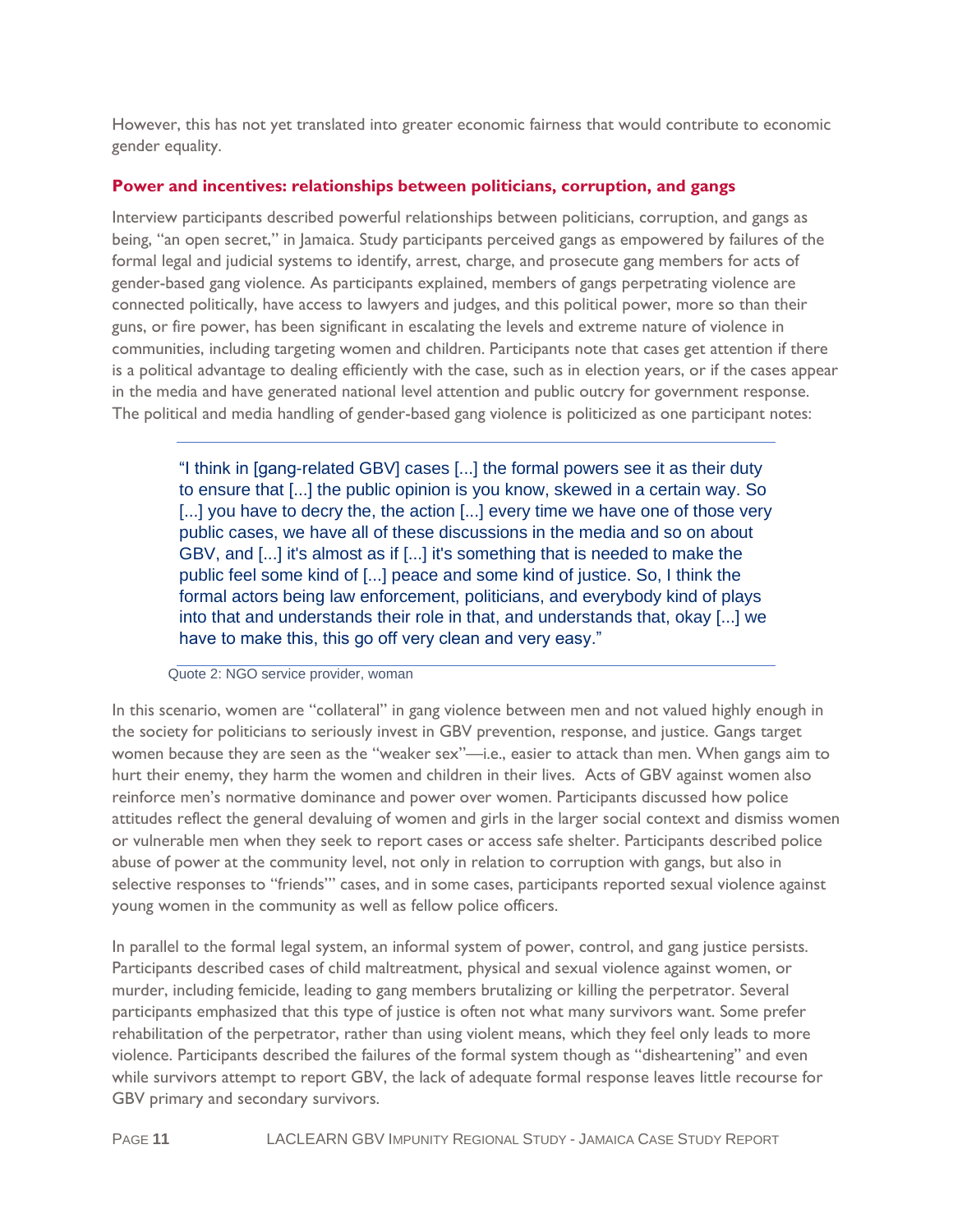#### **CURRENT STATE OF GBV PREVENTION, PROTECTION, JUSTICE**

Interview participants portray a situation where GBV prevention and protection programs are scarcely available or accessible, and under-resourced where they do exist. There is reportedly very little justice for GBV survivors, owing to a culture of silence related to GBV cases, inadequate or non-response by law enforcement, and an absence of a survivor-centered judicial system.

#### **Prevention**

Generally, participants agree that there are not enough programs focused on primary prevention of GBV. Those that exist are typically small in scale, community-based, and under-resourced. Participants consider interrupting the cycle of violence as a key strategy for prevention. Participants saw links between childhood exposure to violence and perpetration of violence in adulthood. A few nongovernmental organizations (NGOs) focus on prevention with men and boys, or address themes of fatherhood and masculinities, but these are few. Survivors discussed the importance of rehabilitation for perpetrators and removing them from violent neighborhoods to provide job training and skills development; however, there was no mention of programs implementing these strategies. GBV prevention programs are described as not specific standalone programs, but are integrated into crime prevention or parenting programs, which dilutes targeted messages and public education on GBV. According to participants, most of these programs were too short in duration to effect lasting change. Additionally, mass media messages are often not tailored to the target audience or are not placed in the appropriate media where the target audience will readily access them, such as online blogs.

#### **Protection**

**AVAILABILITY:** Support services for GBV survivors provided by NGOs are available, but largely limited to the metropolitan areas of Kingston, St. Catherine, and St. James. Support services with national coverage include health care, victim services (counselling), hotlines, and childcare and protection. These services are all provided by the state, yet they reportedly do not coordinate with law enforcement effectively for fear of reprisal attacks against health workers reporting medical details related to incidents of GBV. Other GBV support services are largely provided by NGOs that have limitations on the type and scope of services available, and that lack resources for sustained operations. Services mentioned include a variety of hotlines, legal support and services, parental/caregiver support, safe houses and shelters, support groups, and psychosocial counselling services.

**ACCESSIBILITY:** Services provided by NGOs are inaccessible for most Jamaicans because they are concentrated in urban areas. For many GBV survivors, the transportation costs and time away from work to access services are unaffordable. For national services outside of emergency health care, long wait times can be a barrier. Some participants reported that accessing shelters was unrealistic for many survivors because some did not allow children or employ women.

**QUALITY:** Generally, interview participants viewed GBV recovery support services to be mostly survivor-centered by nature, even though a lack of human and financial resources reduced quality overall. Jamaican government budget limitations restrict the scale of service provision leading to unmet needs. NGOs reliant on international donor funds at times face interruptions in programming. For GBV cases concerning women and dependent children, a participant reported that many years can pass before the Child Protection and Family Services Agency carries out an investigation. While some participants felt that cases involving children followed a stronger reporting and legal process, and more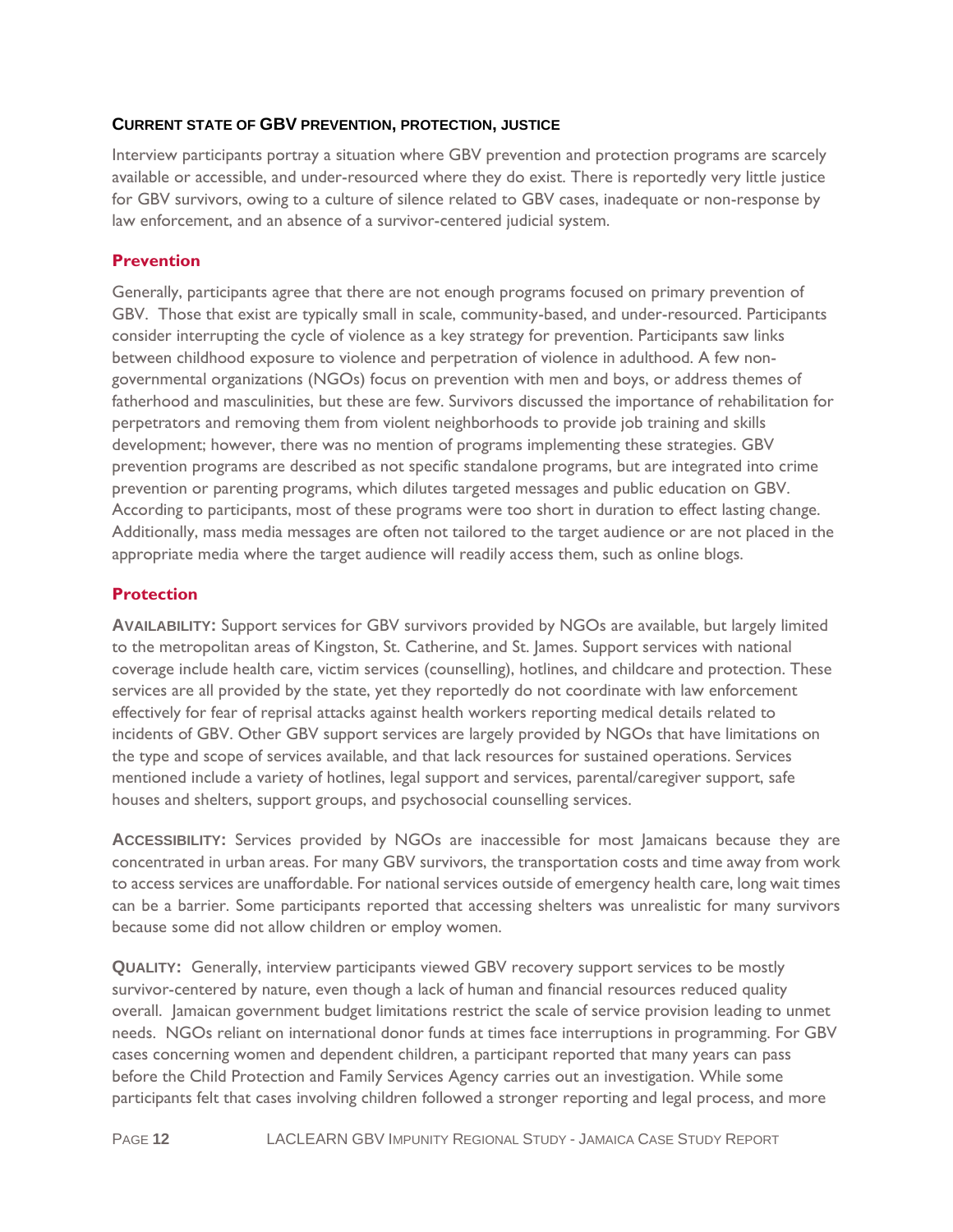support services than for adult GBV survivors, the institutions responding to child maltreatment were described also as "woefully" understaffed and under-resourced.

#### **Justice**

Participants corroborated low—and frequently even no—access to justice for GBV survivors. Participants discussed three main themes in barriers to justice: gang-related cultures of silence and fear of reporting related to GBV cases; inadequate and discriminatory law enforcement response when reporting GBV cases; and the lack of a survivor-centered judicial system and legal framework inclusive of diverse GBV survivors.

**CULTURE OF SILENCE:** The first step in a formal legal process in a GBV case is to file an official complaint with the police. In gang contexts, participants describe a deep-seated fear of informing on gang members for fear of reprisal attacks and for fear that law enforcement officials to whom they would report might be tied to a gang themselves. Indeed, 2018/2019 population-based survey data show Jamaicans have much lower levels of trust in national police force, with a mean score of 38.8/100, and governance with a mean score of 39.6/100 versus national armed forces with a mean score of 64.4/100.<sup>28</sup> Widespread mistrust persists toward police who are often involved in corruption with gangs or have relationships with gang members in a community. For one participant, justice for survivors boils down simply to receiving psychosocial counseling. Many survivors weigh serious threats of violence to themselves or their families against the likelihood of any accountability in the formal system and decide not to pursue the case.

"If there's no belief in the formal system working, and that's my experience, there's [...] just no one who's going to have any faith in reporting anything, as well as the fear that prevails [of gang-related retaliation]."

Quote 3: Institutional actor, man

**RESPONSE OF LAW ENFORCEMENT:** Police response to GBV reports emerged as a critical barrier to accountability and justice. GBV reports involving women and men are often dismissed for two reasons; either as private affairs in families or intimate relationships, or because of relationships between the police officer and the accused perpetrator. In cases involving violence against men, police response is often to ridicule, and as such most men do not report cases to law enforcement. Similarly, for LGBTQI communities, police response was described as discriminatory with police failing to take reports of GBV from transgender individuals and not adhering to proper processes for taking statements from survivors. There was mention of a special police unit embedded in one police station in Kingston that is designed to manage cases within the LGBQTI communities, but this is only one police station. One participant noted that the prison system is struggling with how to safely house transgender individuals when they are incarcerated—a gap that extends from the lack of legal definitions or inclusion of transgender people in legal frameworks. Even when statements are taken by police, participants felt that there was often very poor follow up and inadequate or no investigation, putting the survivor at risk for escalation of violence, as one participant explained:

<sup>&</sup>lt;sup>28</sup> Harriott AA, Lewis BA, Wilson CJ, Zechmeister EJ. The Political Culture of Democracy in Jamaica and in the Americas, 2018/2019: Taking the Pulse of Democracy. Latin America Popular Opinion Poll, 2018/2019. Vanderbilt University 2020.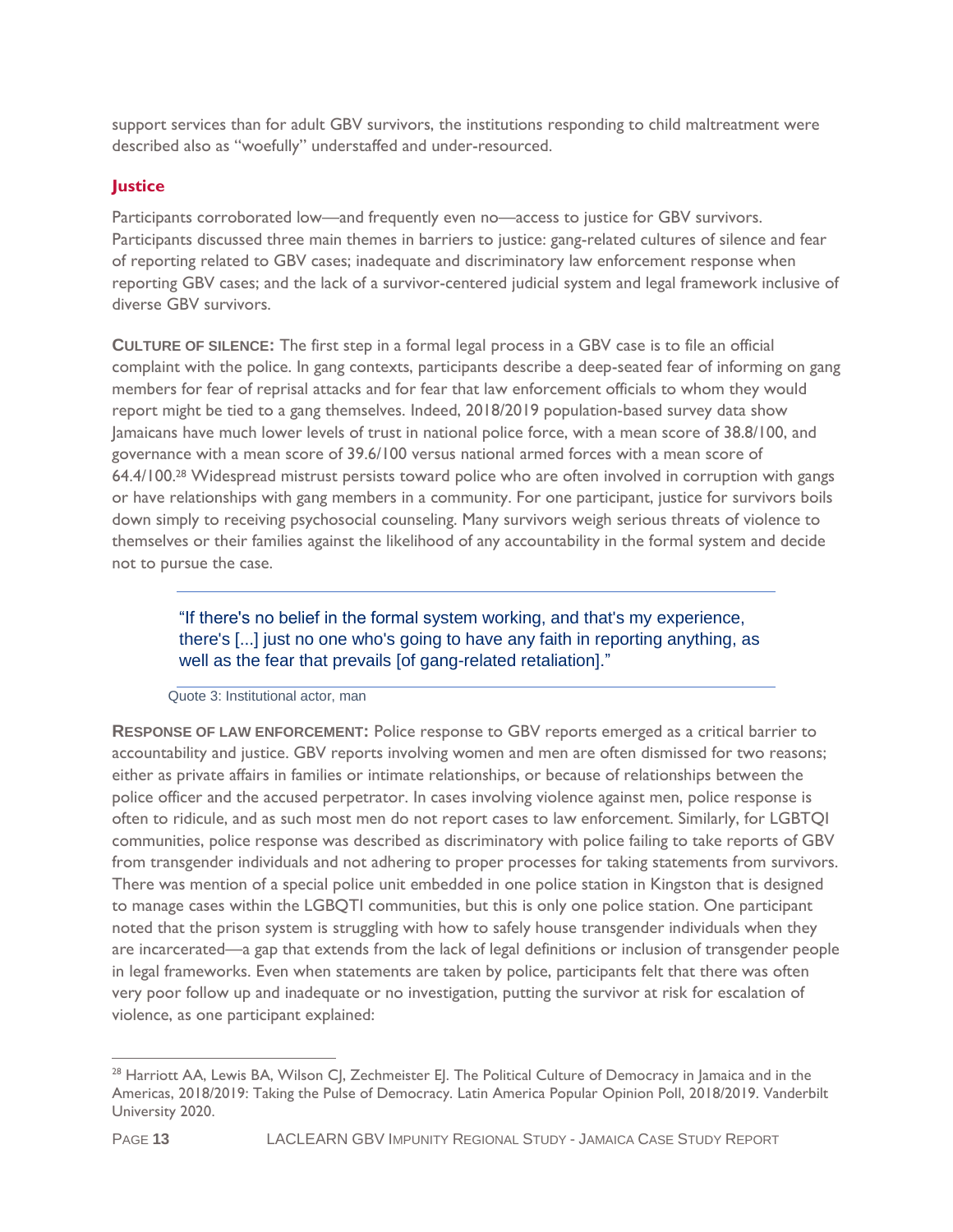"You go to the station, and you say my baby father this and that and the police says [inaudible] and you say alright, and they go back again. The police say it's a man and woman problem, so when the police come back now, the man gets stabbed up. Lose even a lung, and you (the police) are now searching for the woman harder than how you did even want to know the man name who did what he did to her, even though she came in with buss up head and everything."

Quote 4: Survivor representative, female

These issues persist although the police academy curriculum for law enforcement officers includes diversity training. If a case is reported, filed, and results in a court proceeding, participants said that often the sentencing is too lenient in proportion to the crime committed. In one case a participant said after appearing in court, a perpetrator received bail and returned to murder two additional people in gang related violence. Generally, participants felt that failure to investigate or make an arrest, plus rare cases in court resulting in inadequate sanctions or sentencing, do not incentivize survivors to file reports. This emboldens gangs to act increasingly violently and with impunity, including victimizing women and children.

**ABSENCE OF SURVIVOR-CENTERED JUDICIAL SYSTEM:** Once a case enters the court system, participants discussed that the processes and procedures are not GBV survivor-centered, lacking the principles and practices of non-discrimination, dignity and respect for survivors, survivor-centered communication, privacy and confidentiality, and access to information about recovery and support services. It can take years to process a case, by which time a survivor may have received no assistance and may no longer be interested in pursuing the case in court. Poor procedural practices lead to survivors having to repeat their story at multiple points in a formal process (e.g., for a health provider, law enforcement officer, detective, social worker, judge, etc.) which can be retraumatizing and threaten a survivor's recovery and safety. While waiting for cases to be tried, survivors may spend several days in court, losing income and incurring costs for childcare and transportation. Participants highlighted the challenges for survivors of having to provide testimony in open court, having to recall detailed facts of the case that could have happened years before, and aggressive defense attorneys cross-examining them without survivor-centered victim support accompaniment in court or psychosocial counseling. The court provides preparation and counseling support through the Victim Support Division, but survivors who participated in interviews said more resources are needed to provide the level of counseling that is needed, particularly in cases where children are involved.

# <span id="page-19-0"></span>**SOLUTIONS TO ADDRESS IMPUNITY**

This section leads with an enumeration of pathways to accountability from the perspectives of GBV survivor representatives and institutional and civil society staff who work with GBV survivors in Jamaica who participated in this case study. It then identifies the formal and informal changes needed to facilitate these pathways for GBV accountability in Jamaica and highlights some existing good practices which could potentially be taken to a larger scale or adapted for new contexts.

#### **SURVIVOR-CENTERED PATHWAYS TO GBV ACCOUNTABILITY**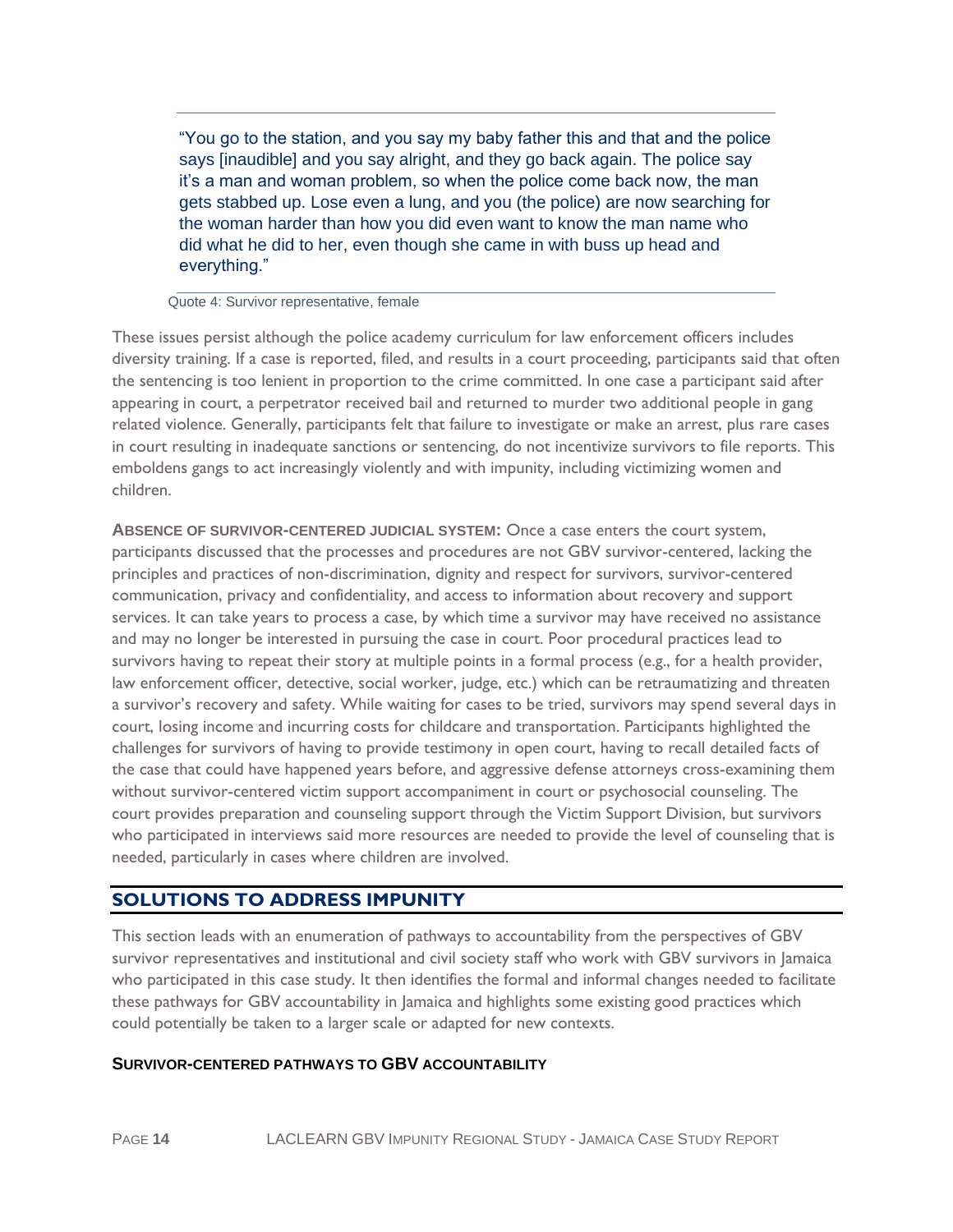Critical themes outlining survivor-centered pathways to GBV accountability include survivors' own definitions of what 'accountability' means to them. Themes further include safety and protection; empowerment; changing gender norms; education about gender, GBV, and survivor-centered accountability.

#### **Survivor definitions of "accountability"**

Participants defined accountability and justice in different ways ranging from counseling and healing to prison sentencing and perpetrator reform. However defined, participants agreed that a survivor's expressed wishes should lead any accountability processes in a survivor-centered approach. Most participants said that perpetrators should be held accountable for their actions through a formal legal process, with sentencing or sanctions without sentencing, centering reform and rehabilitation of the perpetrator as an important outcome of justice. Participants said many survivors choose not to report the case or pursue legal processes because of the severe socioeconomic and political risks, retraumatization, and challenges of going through the legal system. For many survivors, accountability has meant receiving psychosocial counseling and other support services so they can heal and live safe and independent lives free from their perpetrator.

#### **Safety and protection**

Participants discussed the critical importance of safe refuge or shelter in a crisis, particularly when children are involved. Ensuring safe access to shelter that is available to cis-gender women and transgender people, and where they can bring their dependents, is of critical importance. Silence is one possible way women and vulnerable men protect themselves. Participants said many survivors opt not to report a case of GBV, but get accountability through counseling and social support, or restorative justice. Many GBV survivors face risks of reprisal attacks and continued violence even after a perpetrator serves a court sentence, particularly given the limited focus on rehabilitation in the prison system. Ensuring safety of survivors who might suffer continued violence must also include rehabilitation for perpetrators, job skills training, and transition to new communities away from old neighborhoods and gang networks. Economic empowerment programs were seen as relevant for survivors as well in building independence for facilitating leaving violent relationships. Participants felt that survivors who want to report cases should have a safe and effective system to do so, where there are established steps in a non-discriminatory, survivor-centered process with follow up; and a system of confidentiality and witness protection that do not put a survivor or witness at risk of stigma and reprisal attacks.

#### **Empowerment**

For many participants, there was a feeling of being overwhelmed by the sheer volume of trauma and violence at multiple levels in society. Medical and mental health providers and frontline GBV support services providers see a constant flow of mostly women GBV survivors, sometimes repeatedly telling their story and without receiving adequate assistance or justice. Frequent news stories of ever more extreme cases of violence are daily reminders. Where many cases have occurred, participants remarked that they cannot remember them all and they must "tune out" the media coverage. Some participants described GBV survivors as feeling powerless. In many cases, survivors do not have the financial means to leave a violent relationship, have had children with the perpetrator, and/or have been mentally and emotionally worn down; but fear the risks of reporting and social stigma of receiving counseling or other support services. Participants identified economic empowerment as one way to increase accountability for survivors, giving them skills to earn a livelihood, be more self-reliant, and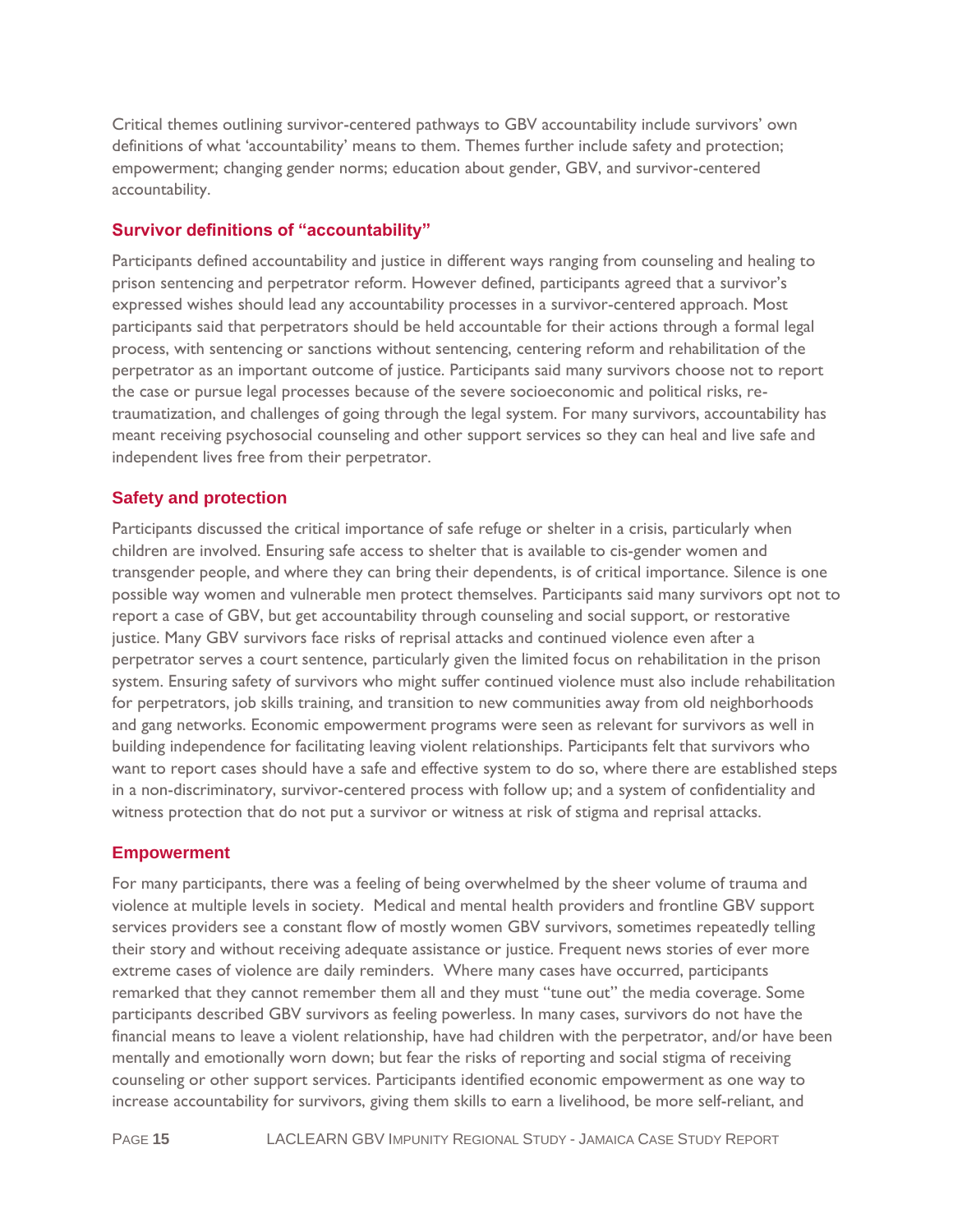develop a possible exit strategy from a violent partner or other household member. Alternatives to formal education, such as technical or trade schools or other vocational skills training, could ensure that survivors who drop out of secondary school still have a chance to earn a steady income.

#### **Changing Gender Norms**

Participants described an overarching view in Jamaica of women as inferior to men, reinforced by sociocultural norms and an acceptance of male dominance and objectification of women. Participants called for gender norm change and interventions to reshape beliefs and behaviors supporting men's superiority over women, and the violence used to maintain this hierarchy. Norms can be changed by a critical mass of group and individual behavior change, including active bystander interventions and positive, non-violent, alternative masculinities. A participant described how an active bystander provided safe refuge for a woman under attack by her partner—who for years had been coercively controlling and physically violent, and who she had reported previously to the police—until police finally responded to the scene. The bystander's intervention likely saved her life. Participants frequently mentioned a "cycle of violence", whether a child is exposed to violence at home and later perpetrates violence; or a woman moves from one violent relationship to another; or victimizing others to avenge a hurt. Breaking this cycle was viewed as an important strategy. A participant described what is needed for changing social norms to address GBV impunity:

"We have to get past the "ah suh di ting set" [that is how it goes!] [...] we have to be able to challenge negative norms, even when we, when we were victims ourselves [...] And that's for me part of where the problem lies, because people will say my parents beat me so I can be [beat] my kids and [inaudible segment] [...] and the person nuh dead [did not die], and you know and to understand that, you know, living physically is not enough when someone is living with trauma."

Quote 5: NGO service provider, man

#### **Education about gender, GBV, and survivor-centered accountability**

Participants characterized Jamaican society as generally homophobic, and rigid in views on gender roles. Expanding understanding of gender and the range of gender identities in society and in legal frameworks is a fundamental pathway for accountability for survivors. Knowing what GBV is and how to recognize power over others, coercive control, and a pattern of violence is another crucial pathway to facilitate accountability. While participants recognized multiple different forms of GBV, and the new Domestic Violence Act will expand the definition in Jamaica, law enforcement only recognized physical violence and limited definitions of sexual violence. Police tend to treat each incident of IPV as a single event, rather than recognize a pattern of violence over time. Treating an incident of IPV as a single occurrence ignores the danger of prolonged violence and control in the relationship and allows police to not engage in a proper investigation, which can lead to tragic and fatal consequences. One participant suggested developing a cadre of GBV resource officers within the Jamaican Constabulary Force who can provide expert training and guidance on GBV survivor-centered procedures for law enforcement personnel responding to survivors in crisis. Since 2020, efforts have been underway within the Jamaica Constabulary Force for supervisors and managers to receive domestic violence intervention training, establishing domestic violence intervention centers, and national coordination in collecting monitoring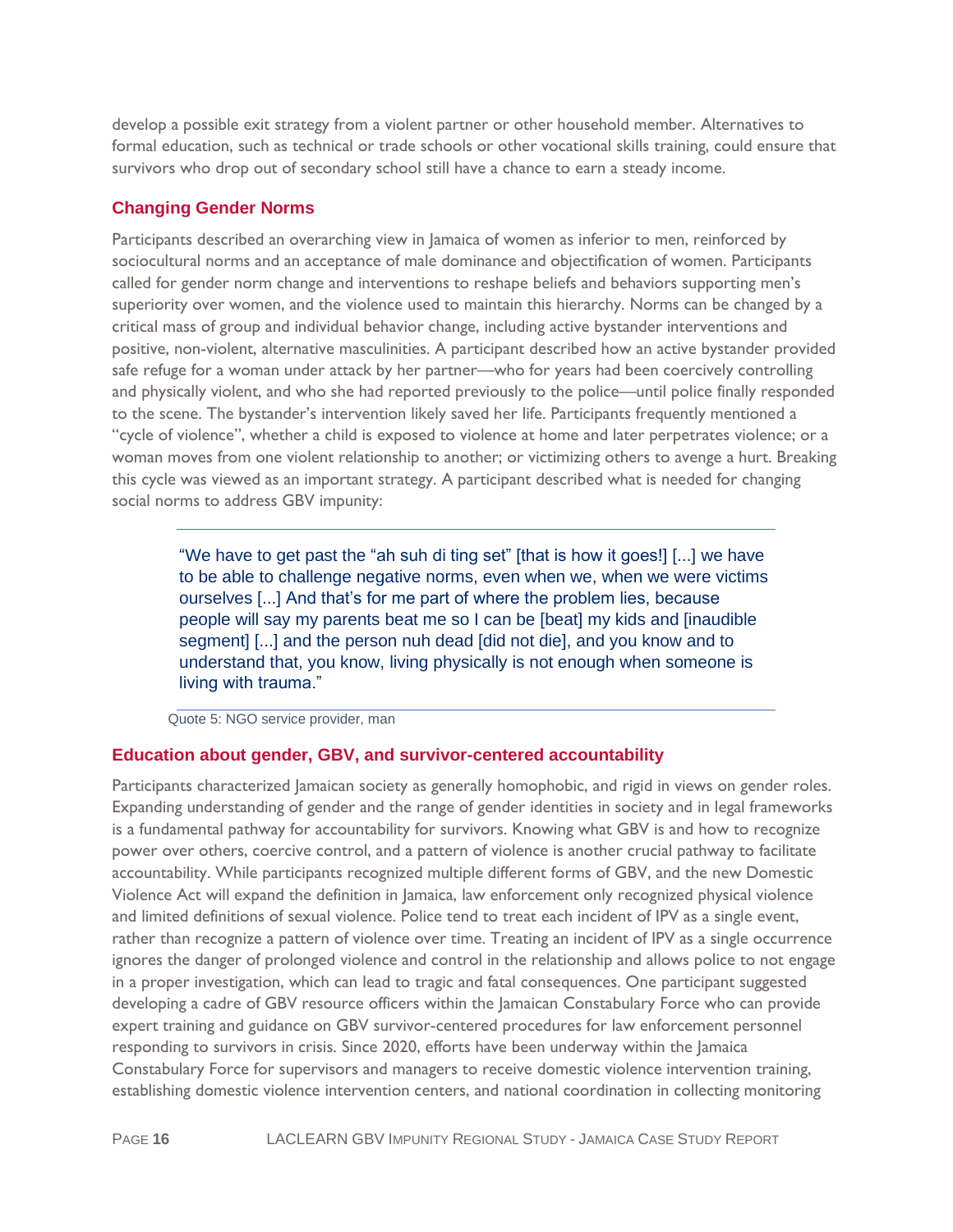data on GBV. This work could be expanded as part of an improved GBV response and monitored and evaluated to assess quality of a GBV survivor-centered approach and strategies for improvement.

#### **FORMAL AND INFORMAL CHANGE NEEDED FOR GBV ACCOUNTABILITY**

Case study participants raised a common theme of the need for strengthened survivor-centered prevention, recovery, and justice mechanisms in all sectors. Sector-specific examples of the changes needed are included below.

#### **Health and Therapeutic Services**

Access to services such as counseling and non-discriminatory, non-retraumatizing health care were considered critical in supporting survivors to process and heal from the trauma they have experienced. NGO service providers noted a need for better coordination of these services to raise their awareness of services available and to make referrals more efficiently, as described by a participant:

"I don't think there's any [...] shortage of people who actually care about these issues. I think everybody's operating in silos [...] NGOs, doing their own thing. Government, doing its own thing. There's hardly, there's not a lot of collaboration [...] there could be a smoother process for people who might be going through [...] issues related to GBV [...] it's not a seamless process. So, you might go to an NGO, to get support, to get information; and they don't really know [...] the government system."

Quote 6: NGO service provider, woman

#### **Greater Availability of Shelter Spaces or Safe Houses**

Participants identified an acute need for a wide range of shelter and safe spaces across the island for GBV survivors and their dependents. Currently there are just two shelters, both located in urban areas, which are not adequate in accommodating the needs of survivors. This was seen as an area that needed immediate attention because survivors and their children are often trapped in a physical space with a perpetrator because they have no economic means to live independently. Safe shelter space for members of LGBQTI communities is also lacking, increasing the risks and consequences of GBV in general for members of these communities.

#### **Economic Assistance**

As described in the previous section, economic inequalities were identified as a factor in why women sometimes become trapped in violent relationships and dependent on support from gang members in their community. An inability to support themselves and their children independently creates a power imbalance in the relationship with their partner and in their community relationships. There is a need for programs that will facilitate women gaining access to sustainable livelihoods to increase income under their independent access and control, whether via formal education or through informal vocational skills acquisition, job training, apprenticeships with successful women, entrepreneurship and business management mentorship with women business leaders, and sole-name financial services accounts that women can manage without a violent partner monitoring and potentially controlling her financial activities.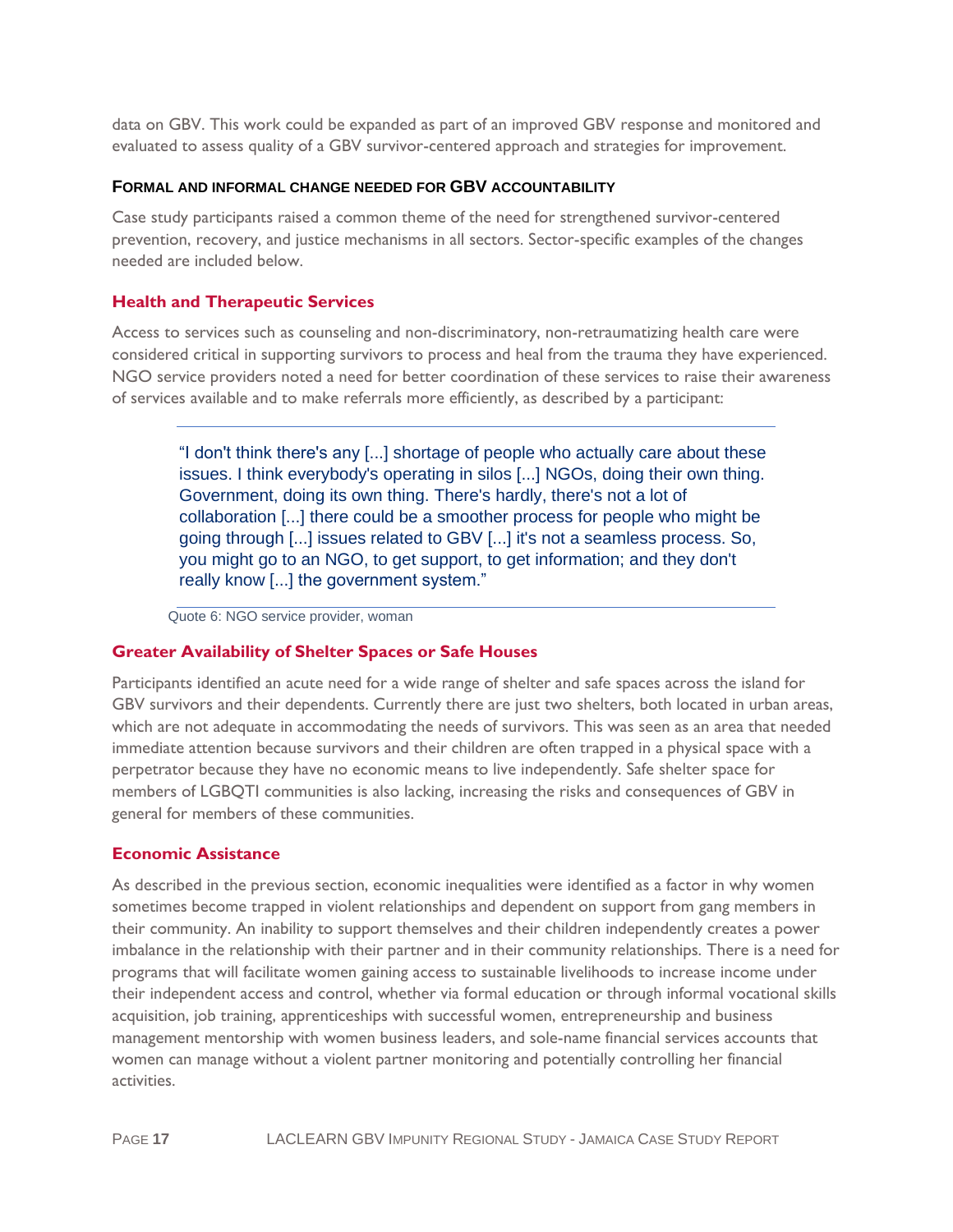#### **Law Enforcement and Justice Mechanisms**

**SAFE CASE REPORTING:** Participants noted the ability to make a safe report to law enforcement as a critical mechanism of GBV accountability. Reporting mechanisms must change to overcome the challenges enumerated in the "Legal and justice framework for GBV" section, including unjust dismissal of GBV survivors based on their attire, social norms regarding IPV, gender norms, or relationships between perpetrators and police. Victims can also only make reports to specific police stations based on their geographic locations, so if one station refuses to take a report, then there is no recourse at another. There is also the issue of survivor statements being heard or documented, but then not investigated. One survivor noted that police also take improper or incomplete reports by not having the complainant sign the statement or providing a receipt. The removal of some of these bureaucratic barriers and personal biases surrounding attire and social norms in government institutions like police stations and health care facilities would enable greater law enforcement and justice access for survivors.

"Their job was to assist this woman, take her statement, go down to her house, arrest the man because that was attempted murder, put her in protective custody. That's, that's what should have happened. Because she was in her nightie. I mean, that's ridiculous, only to have to be killed by the same person she was there to report and so those are some of the things, you know, that's really disheartening in this country."

#### Quote 7: Survivor, woman

**LEGISLATIVE AND PROCEDURAL CHANGES:** While most participants thought that there were adequate laws to address GBV, they did highlight a few areas for modification. These included making amendments to the Domestic Violence Act, the Sexual Offences Act, and the development of an antidiscrimination law and gender recognition legislation. In addition to these, the existing law banning corporal punishment of children in schools should be enforced. Currently, unless physical injuries are present, children who receive a spanking or other types of physical violence that do not leave an injury, are unlikely to lead to prosecution.

In the legal system in Jamaica, cases are only investigated when a complaint is filed by a survivor whom the law codifies as a crime victim. The state does not investigate on behalf of vulnerable individuals, even when there is an abundance of evidence that a crime has occurred. There was a suggestion that laws of evidence be changed so that some cases can be tried based on available evidence and witness testimony. The challenge with the legal system, however, is that the current human resource and physical space allocation cannot accommodate a change in the laws of evidence that would require additional safe space for providing witness evidence, advancing technology to make out-of-court testimonies possible, among other necessary adjustments. The legal system was depicted as overwhelmed in general, let alone having adequate resources for processing GBV cases specifically. Greater funding and expansion of the cadre of available human and technical resources will be needed to make positive changes viable in the medium to long term.

Participants discussed that holding the perpetrator accountable through the justice system was a desired pathway of accountability for GBV. Generally, participants also felt that some level of sanction from the court would be ideal even if this did not rise to the level of a custodial sentence. The legal system was, however, described as not a realistic pathway for accountability because of the time it takes to discharge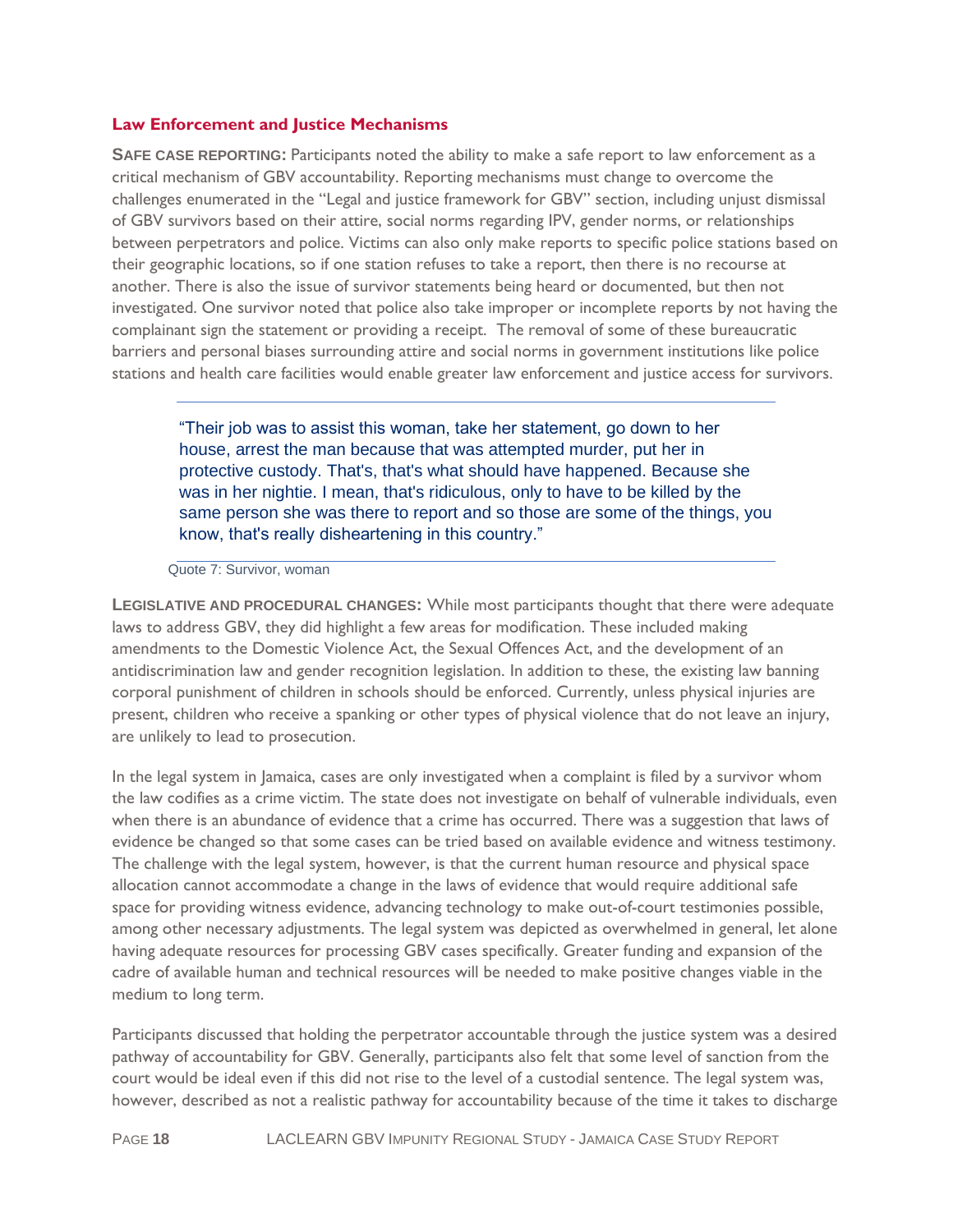a court case. Participants said that the legal system is overburdened, slow, not survivor-centered, and often revictimizes GBV survivors. The length of time for one case to be tried is a deterrent for many survivors and the protections available for most victims of crime are weak to nonexistent. The requirement to have survivors testify in open court is described by participants as being too emotionally distressing. Options for emotional support while in court are needed as well as options for video-linked testimony. The need for perfection when testifying after several years have passed is traumatic, so survivors who have made progress through therapy and counselling sometimes avoid this accountability process all together. For many, especially survivors who experienced violence in their teens or as children, the fight for justice via the legal system presents too much of a challenge and is not worthwhile.

Participants viewed rehabilitation of perpetrators as a weak area of the legal and correctional system. They described prisons as harsh environments where perpetrators are not treated with dignity, and on leaving prison many return to criminal activities and gang violence. For vulnerable survivors this was considered a major threat to safety and accountability. An improved focus on rehabilitation—and possibly models of restitution, like those used in substance use programs—is needed. Participants did not provide examples of programs supporting perpetrators' transition from prison back into the community, but participants discussed the potential for job training, education, or skills development with gang members who may be in the legal system as a strategy to help men move out of gang involvement.

#### **Gender Norm Change Interventions**

Sociocultural norms were identified as playing a central role in supporting violence and GBV in Jamaica. To effect lasting change, interventions are needed that focus on changing social norms that support men's dominance and aggressive behavior. Participants often discussed a desire to break the cycle of violence and to start from an early age to shape positive masculinities in education programs, parenting, and family-based interventions where smaller group reflection and discussion can be focused on gender and gender roles, norms, and values. One survivor recommended a focus on some of these issues within the education system as means to change the mindset of the younger generation:

"By educating our boys and our girls, as well. Educating our boys that it's not okay to objectify women and to physically hurt women simply because they don't get what they want from them. And we also need to educate our women to be [...] 1) more self-reliant, 2) understand that they deserve so much more than just being some man's trophy or object. And, of course, letting them know that it's okay to report men when they are abusive when they are, you know, exerting any form of power over them, and also giving women the same opportunities to succeed and to achieve that men get readily without the need to fight as hard as women have to fight for it."

Quote 8: Survivor, woman

#### **EXISTING GOOD PRACTICES RELATED TO GBV PREVENTION AND PROTECTION**

Participants identified four examples of existing good practices related to GBV prevention and protection that could contribute to development of a framework for pursuing some of the needed changes and pathways to accountability identified by survivors. These practices could be taken to a

PAGE **19** LACLEARN GBV IMPUNITY REGIONAL STUDY - JAMAICA CASE STUDY REPORT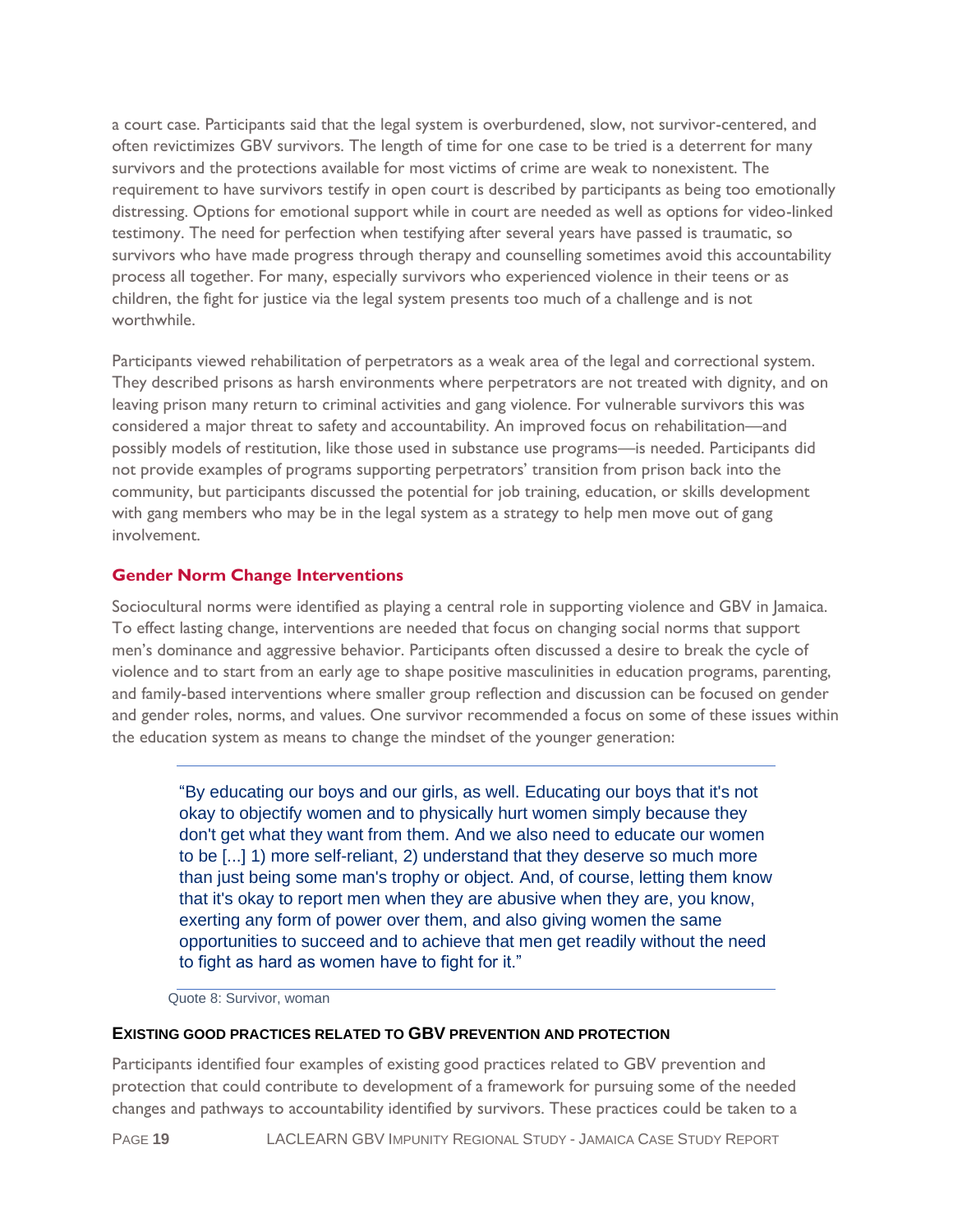larger scale and/or adapted for use in other sectors that provide or coordinate with GBV survivor protection and recovery services.

● **Alliances between Equality for All and Police**: The Equality for All Foundation identified a liaison officer in the police force at a large, central police station in Kingston. This officer is someone that members of the LGBTQI community could call on in instances of gender-based and other types of violence and have their concerns seriously addressed. It was noted by the participant that:

"[...] they have been able to broker some understanding [with] the police, so, that the gay community feels more secure in going to report instances of domestic-based violence."

Quote 9: NGO Service Provider, woman

- **Alliances between NGOs representing survivors and NGOs offering critical services**: One survivor representative NGO reported having an agreement with another NGO, Jamaicans for Justice, to provide no-cost legal services and representation for survivors of GBV. Many GBV survivors are economically vulnerable, and this service is a huge benefit for those who may seek to pursue legal options*.*
- **Community-based dispute resolution**: The Dispute Resolution Foundation, an NGO established through funding from the Ford Foundation and later through USAID, promotes nonviolent peaceful resolution of conflict using mediation. From 2000-2005, The Foundation implemented the Social Conflict and Legal Reform Project. The project trained community mediators and established Peace and Justice Centers in Trench Town and Flankers in Montego Bay. This program has led to building four additional Peace and Justice Centers staffed by trained mediators who work to support communitybased groups, schools, and the police in promoting peaceful resolution of conflict. While the program did not focus specifically on GBV, participants believe it is a good strategy in the GBV-specific context because many perpetrators of GBV rely on physical confrontation to solve everyday conflicts.
- **Engage positive change agents:** Participants acknowledge that there are some police who are tired of the cycle of violence and are interested in meaningful change. They noted a particular police superintendent who understands and communicates well with the affected communities as someone who can make positive change. He conducted a useful series of workshops with Justices of the Peace on how to manage cases of GBV.

# <span id="page-25-0"></span>**OPERATIONALIZING CHANGE: RECOMMENDATIONS FOR USAID**

Survivors and other participants generally recommend systemic approaches to prevent GBV, protect survivors, and promote justice in Jamaica, given the systemic nature of GBV's structural underpinnings. Different sectors in Jamaica call for different kinds of programming, which may also vary based on whether the objective is GBV prevention, protection of survivors, or justice.

For primary GBV prevention, participants recommend programming targeting the community development, violence prevention, NGOs, health, media, and entertainment sectors. For protection and justice sectors, USAID must employ a multi-stakeholder approach to address impunity for GBV with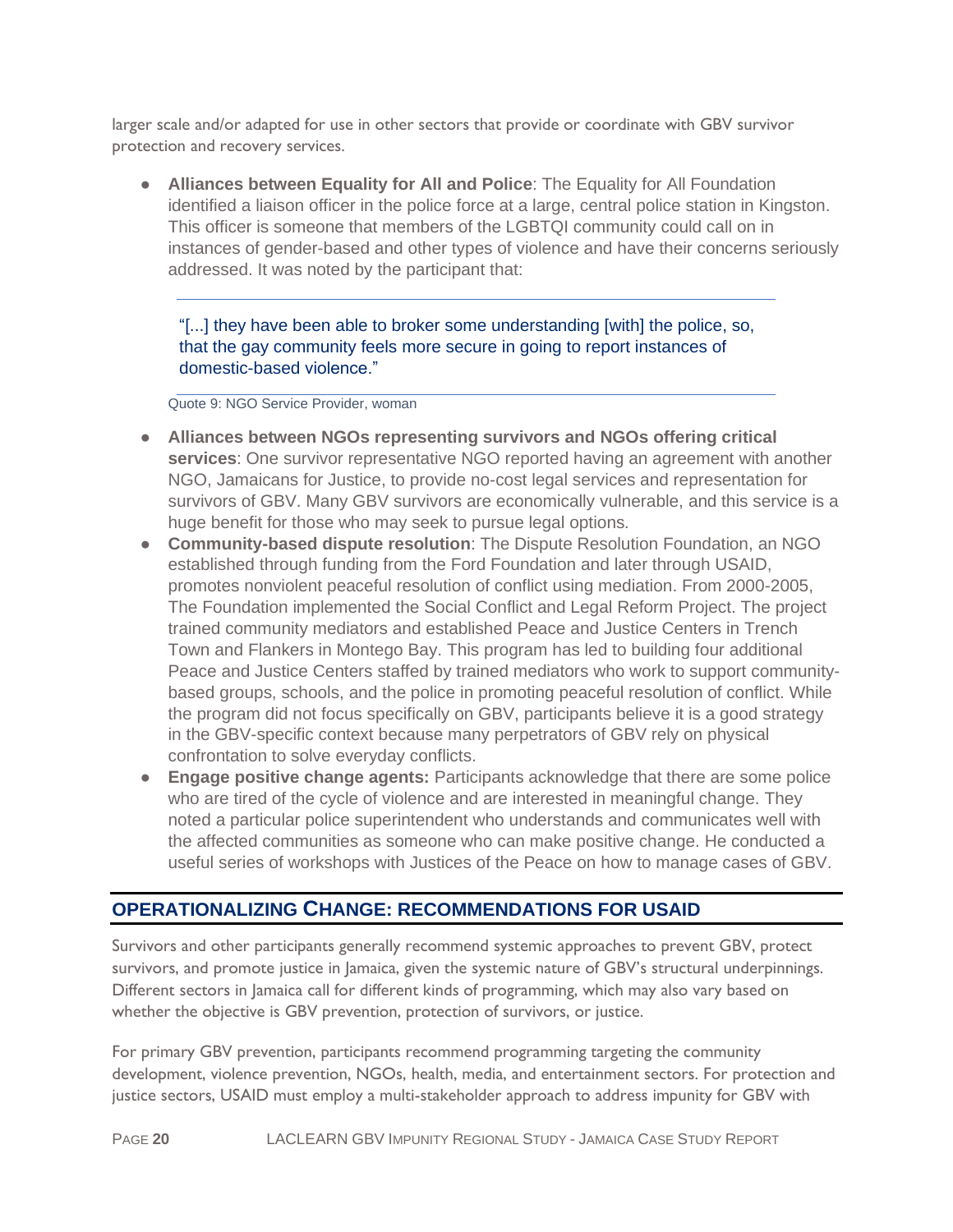first responders in law enforcement, health, education, and service-based NGOs engaged in developing response strategies. Survivor-centered, non-discriminatory frontline responders are critical to all processes of GBV accountability. Some NGOs, such as Eve for Life29, have a very strong history of advocacy and service to women who have experienced violence, and may be a promising advocate to work with and potential model that could be replicated in other agencies.

Study participants made the following recommendations for USAID to operationalize changes needed to promote survivor-centered pathways to GBV accountability:

## **1. Resource ongoing training and performance evaluation of law enforcement professionals in GBV survivor-centered response:**

To help prevent further harms to survivors driven by societally normalized biases and discriminatory practices against them, ongoing training and refresher training, training evaluation, and annual performance evaluation, are needed for frontline police officers on a survivor-centered approach to responding to diverse cases of GBV and best practices in sexual violence investigative procedures. Training and accountability initiatives needs to be targeted at officers in local stations who are more likely to receive GBV reports, and integrated within formal job competencies and annual performance evaluation. While specialized branches of the force such as the Centre for Sexual Offences and Child Abuse and the Domestic Violence Intervention Centers exist, they are not in every station and their resources are not deployed for every case. It is therefore critical that the staff at each station have technical knowledge and formal accountability for addressing GBV cases following best practices in survivor-centered communication and investigative procedural action. At a minimum, survivor-centered communication requires prioritizing and ensuring safety, confidentiality, respect, and non-discrimination. A GBV survivor-centered approach to communication is not one that uses victim blaming attitudes; makes survivors feel powerless; shames and stigmatizes survivors; discriminates against survivors' gender, sexual orientation, age, or other identity aspect; and it does not tell survivors what to do but lets them lead on all decisions. A survivor-centered approach centers GBV survivors' rights:

- to be treated with dignity and respect;
- to choose;
- to privacy and confidentiality;
- to non-discrimination; and
- to information about recovery and support services.

# **2. Identify, adapt, or develop, implement, and evaluate Standard Operating Procedures (SOP) for GBV response in health and law enforcement:**

Frontline workers in health and law enforcement need clear SOPs, and monitoring and evaluation of SOP implementation, for response to confirmed or suspected cases of GBV. One participant noted that health care workers do not have guidelines provided by the Ministry of Health. Providers rely on individual discretion when faced with GBV cases, leaving survivors vulnerable to the biased, discriminatory, and potentially revictimizing treatment. For law enforcement professionals who interact with survivors at a time of high risk for violence, procedures for ensuring the safety of survivors need to be developed. Participants noted that survivors were often sent home or turned away for a range of possibly arbitrary reasons by police. This practice puts survivors in danger and must be addressed. The SOPs should be survivor-centered and include options for referrals to safe spaces, shelters, or NGOs

<sup>29</sup> Source: www.eveforlife.org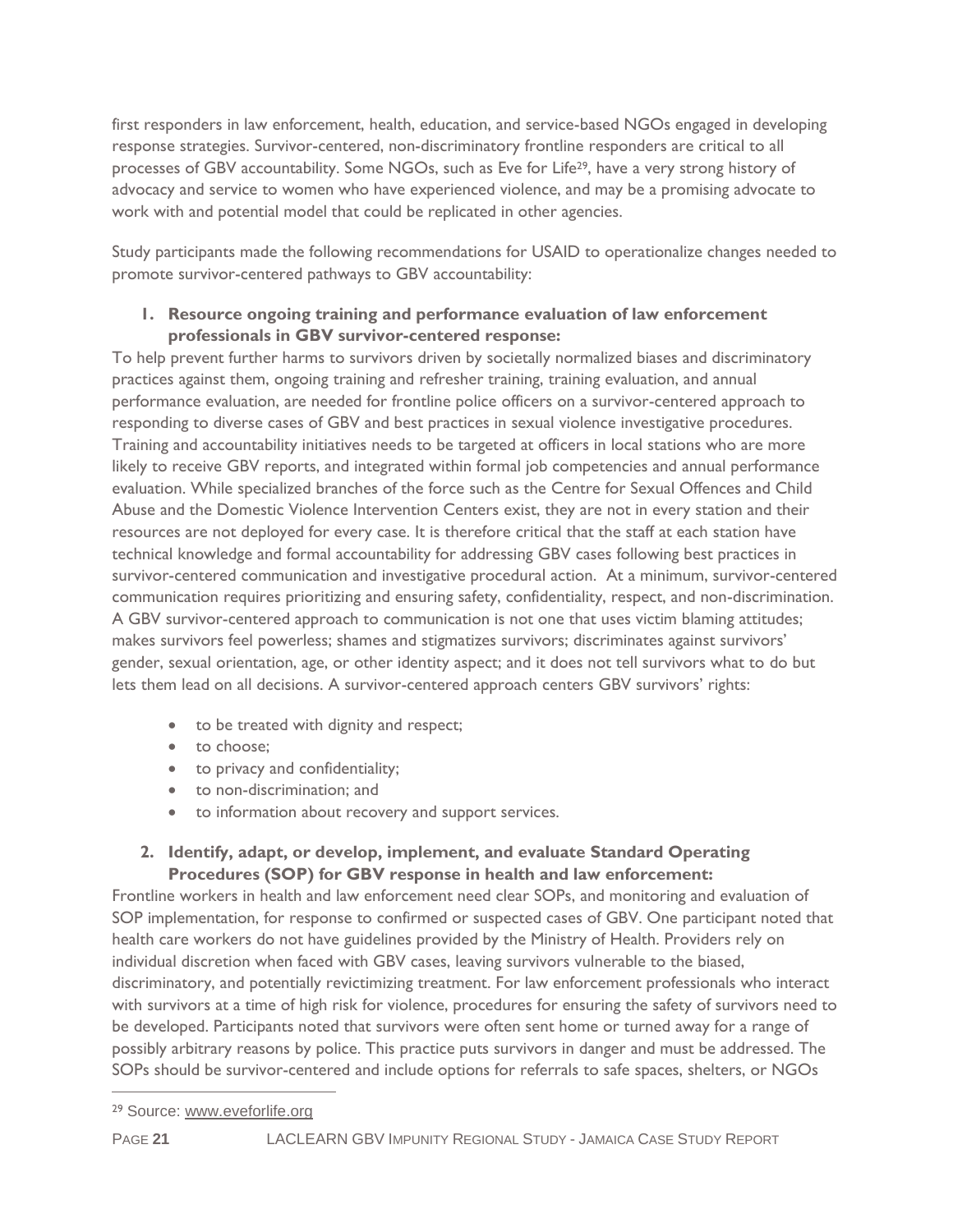that provide survivor-centered GBV support services and direct material assistance. USAID's advocacy and funding of this effort would make an important and lasting contribution to increasing accountability for GBV in general, and gang-related GBV, through providing specific guidance for managing health and legal aspects of GBV cases, ensuring better provision and use of services, and reducing revictimization of survivors who seek health and law enforcement responses.

**3. Establish more accessible shelter spaces and safe houses for diverse GBV survivors:** Survivors identified increasing the provision of and access to shelter spaces and safe houses as a critical step in improving accountability in Jamaica. Only two shelters are currently operating in Kingston, one operated by an NGO, Woman Inc., and the other by the state. While participants did not have a recommendation on a particular model, they felt that the current provisions have limited capacity and are restricted to women only. Safe spaces are also needed for women's dependent children, and for the LGBTQI+ community. The government is currently constructing two additional shelters, one on the west side of the island and one on the east side. These shelters will address some of the need for expansion of safe shelter spaces across the island. Participants saw a need for shelter space in rural areas rural areas where these options are currently absent.

#### **4. Create survivor-friendly safe spaces in judicial buildings:**

Where possible, when survivors interface with law enforcement and the judiciary, there should be survivor-friendly safe spaces. The legal system was characterized as re-traumatizing for survivors. Safe spaces out of view from the media, the public, and the perpetrator should be made available to survivors and their legal and psychosocial support providers, as well as for witnesses providing testimonies outside of open court. This would ensure that there are spaces with soft furnishings and refreshments that allow the survivor to prepare for court safely and privately. This should also be offered to witnesses providing testimony.

#### **5. Design, implement, and evaluate GBV prevention education programs in schools, parenting programs, and programs for men and boys:**

To change the sociocultural gender norms and gendered roles that shape GBV, survivors and service providers advocated for long-term, consistent GBV prevention programs implemented through the formal education system. Survivor advocates recommend this for all levels of education including early childhood. These programs, however, need to be coupled with parenting programs that address both positive alternative discipline and conflict resolution skills building in parenting, and managing parents'/caregivers' social and economic stresses. Survivors emphasized that these programs should be of a medium to long term duration to become effective for achieving outcomes for reducing GBV incidence. It was also recommended that GBV prevention programs engaging men and boys be expanded so that there can be greater promotion and social diffusion of alternative, positive masculinities, and behavior modification with a focus in reducing and managing anger and aggression, and on positive, healthy relationship skills, including non-violent communication, empathy, and household labor sharing.

#### **6. Develop, implement, and evaluate mass and social media, gender norm and behavioral change campaigns normalizing survivor-centered GBV prevention, recovery, and accountability at interpersonal, family, community, and structural levels:**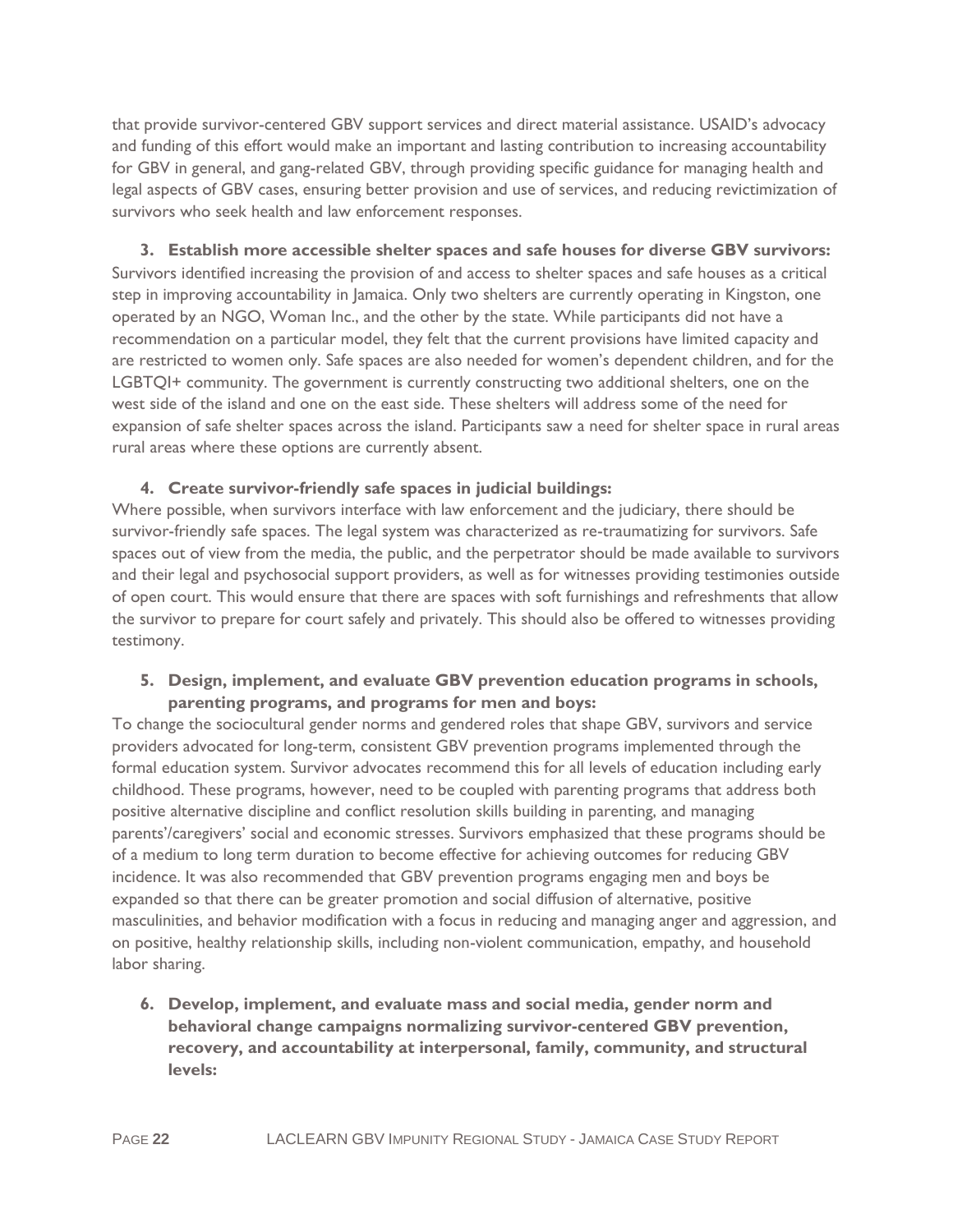Survivors and civil society and institutional service providers recommended gender norm and behavioral change campaigns using mass and social media. These campaigns need to be segmented to effectively target messages for defined audiences, widespread coverage, and as appropriate engage relatable, influential entertainers and sports personalities as ambassadors. Messages targeting reduced GBV should be focused, and not diluted within broader messaging for general violence reduction. Multi-level (national, regional, sector-based, community-based, family-based) mass media and social media campaigns should be combined with expert facilitated small-group, reflective dialogues to address social norm change through in-depth reflection on gender norms and societal values with adolescents, couples, perpetrators, police officers, health workers, and other critical groups, including current and reformed former gang members. Active bystander interventions also should be promoted, such as in the Ring the Bell campaign.<sup>30</sup> Norm change can also be achieved through structural interventions including resource investment and policy change supporting GBV prevention, protection, and accountability in economic, social protection, health, law enforcement, and judiciary sectors. Donors play a key role in supporting norm change programming for needed structural and behavioral change.

# **7. Review and support the amendment, application, and monitoring of GBV-related laws:**

While most participants felt that there were some adequate laws, they highlighted that laws related to GBV should be reviewed and amended. Particular focus is needed on: a) updating and increasing the sanctions for breaking Protection and Occupation Orders; and b) refining the Domestic Violence Act and the Sexual Offences Act to deal with persistent legal framework inequalities and gaps in covering omitted genders and gender identities; and formulating new anti-discrimination and gender diversity recognition and inclusion legislation. It is recommended that USAID undertake a review of the current legal frameworks related to GBV to support these amendments' refinement and, where needed, advocate for developing, implementing, and monitoring implementation of new legal frameworks that ensure equal protection under the law for all gender identities and preventing gender-based discrimination.

#### **8. Develop, implement, and evaluate perpetrator rehabilitation, post-incarceration transition, and anti-gang interventions:**

Strengthening the focus of the legal and judicial systems on perpetrator rehabilitation was recommended by participants. Throughout interviews participants reflected on the critical importance of stopping the cycle of gang-related GBV. One way to achieve this is to review rehabilitation programs and services to identify ways to strengthen existing efforts in skills development, vocational training, education programs, or alternatives to incarceration through community corrections implemented by the Division of Corrections and other institutional actors. USAID should review models of transitioning perpetrators from incarceration back into the community as well as anti-gang programs to identify effective nonviolent, community-based interventions that deter re-entering or entering gang life; and design and test implementation of these models in Jamaica.

# **9. Improve and expand GBV survivor-centered mental health service provision:**

While participants generally agreed support services exist for survivors, there was an important emphasis on ensuring good quality, timely, and GBV survivor-centered mental health services. As one of the few currently available pathways to accountability in the survivors' views, strengthening psychosocial counseling is an important, potentially life-saving resource that can contribute substantially to

<sup>&</sup>lt;sup>30</sup> See: https://www.endvawnow.org/uploads/browser/files/bell\_bajao\_case\_study\_english.pdf